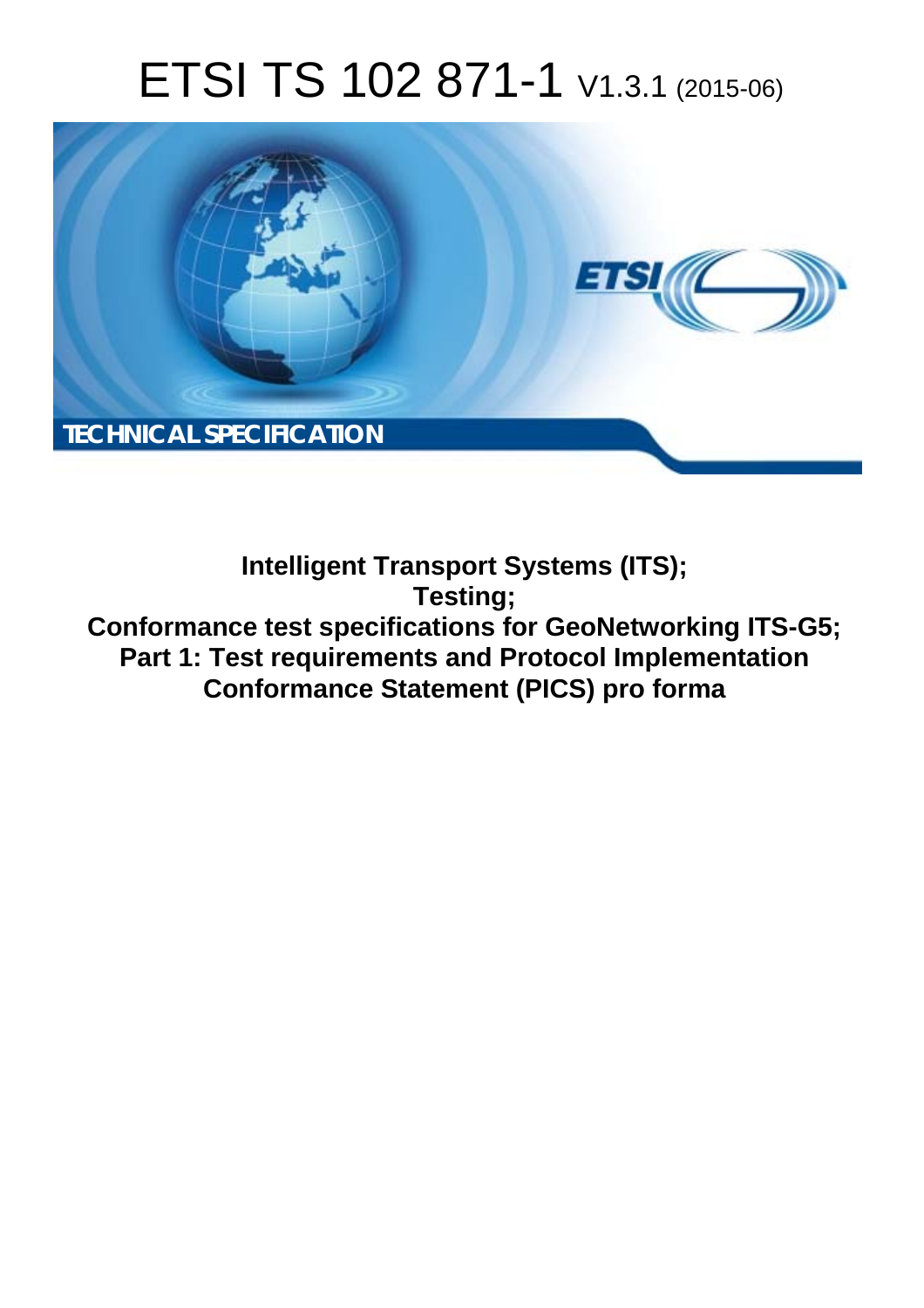Reference RTS/ITS-00343

Keywords

ITS, network, PICS, testing

### *ETSI*

#### 650 Route des Lucioles F-06921 Sophia Antipolis Cedex - FRANCE

Tel.: +33 4 92 94 42 00 Fax: +33 4 93 65 47 16

Siret N° 348 623 562 00017 - NAF 742 C Association à but non lucratif enregistrée à la Sous-Préfecture de Grasse (06) N° 7803/88

#### *Important notice*

The present document can be downloaded from: <http://www.etsi.org/standards-search>

The present document may be made available in electronic versions and/or in print. The content of any electronic and/or print versions of the present document shall not be modified without the prior written authorization of ETSI. In case of any existing or perceived difference in contents between such versions and/or in print, the only prevailing document is the print of the Portable Document Format (PDF) version kept on a specific network drive within ETSI Secretariat.

Users of the present document should be aware that the document may be subject to revision or change of status. Information on the current status of this and other ETSI documents is available at <http://portal.etsi.org/tb/status/status.asp>

If you find errors in the present document, please send your comment to one of the following services: <https://portal.etsi.org/People/CommiteeSupportStaff.aspx>

#### *Copyright Notification*

No part may be reproduced or utilized in any form or by any means, electronic or mechanical, including photocopying and microfilm except as authorized by written permission of ETSI.

The content of the PDF version shall not be modified without the written authorization of ETSI. The copyright and the foregoing restriction extend to reproduction in all media.

> © European Telecommunications Standards Institute 2015. All rights reserved.

**DECT**TM, **PLUGTESTS**TM, **UMTS**TM and the ETSI logo are Trade Marks of ETSI registered for the benefit of its Members. **3GPP**TM and **LTE**™ are Trade Marks of ETSI registered for the benefit of its Members and of the 3GPP Organizational Partners.

**GSM**® and the GSM logo are Trade Marks registered and owned by the GSM Association.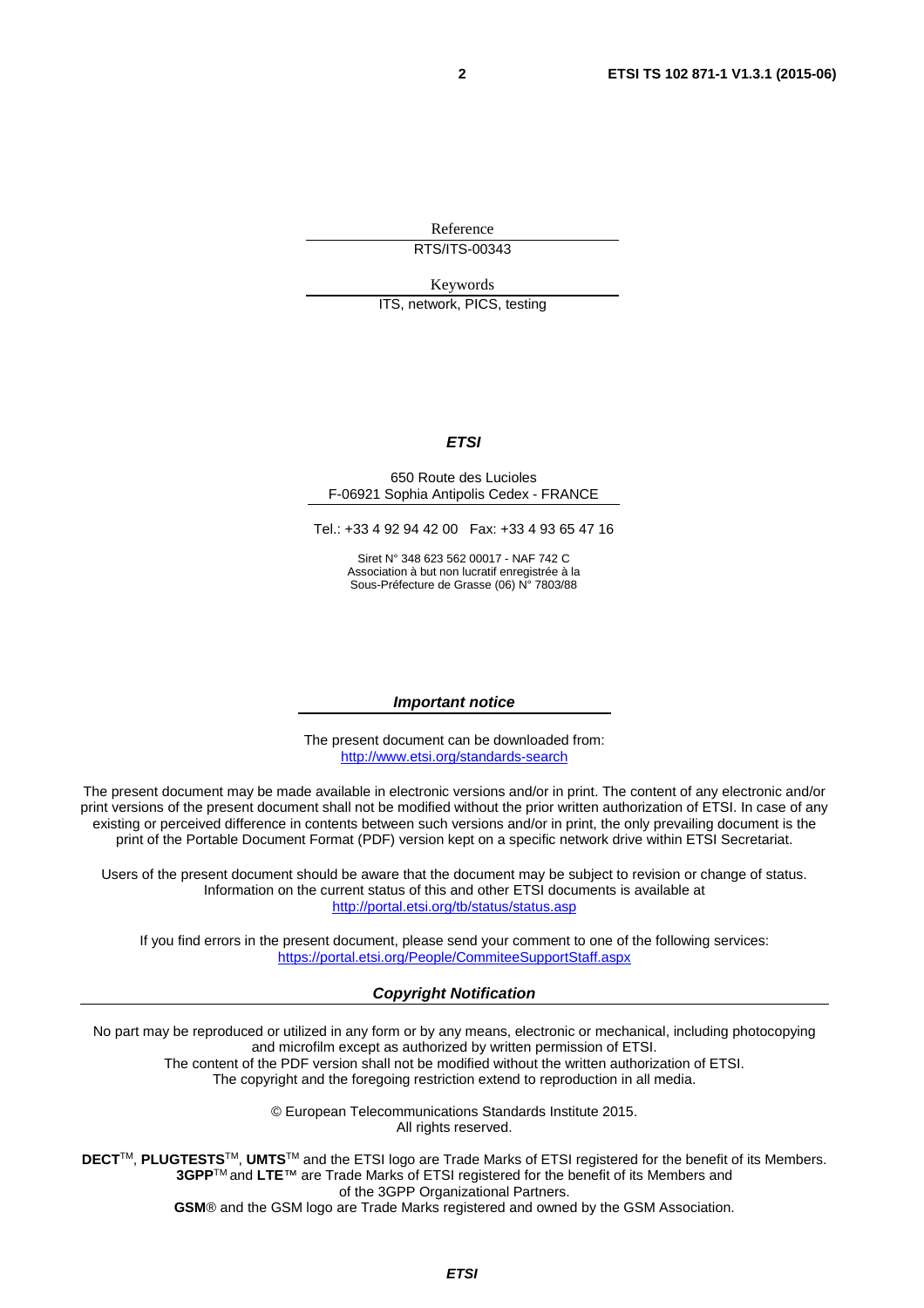# Contents

| 1                      |                             |  |
|------------------------|-----------------------------|--|
| 2                      |                             |  |
| 2.1                    |                             |  |
| 2.2                    |                             |  |
| 3                      |                             |  |
| 3.1                    |                             |  |
| 3.2                    |                             |  |
| 4                      |                             |  |
|                        | <b>Annex A (normative):</b> |  |
|                        |                             |  |
| A.1                    |                             |  |
| A.2                    |                             |  |
| A.2.1                  |                             |  |
| A.2.2<br>A.2.3         |                             |  |
|                        |                             |  |
| A.3<br>A.3.1           |                             |  |
| A.3.2                  |                             |  |
| A.3.3                  |                             |  |
| A.3.4                  |                             |  |
| A.3.5                  |                             |  |
| A.3.6                  |                             |  |
| A.3.7                  |                             |  |
| A.4                    |                             |  |
| A.5                    |                             |  |
| A.6                    |                             |  |
| A.6.1                  |                             |  |
| A.6.2                  |                             |  |
| A.6.2.1<br>A.6.2.2     |                             |  |
| A.6.2.3                |                             |  |
| A.6.2.4                |                             |  |
| A.6.2.5                |                             |  |
| A.6.2.5.1              |                             |  |
| A.6.2.5.2              |                             |  |
| A.6.2.5.3              |                             |  |
| A.6.2.5.4<br>A.6.2.5.5 |                             |  |
| A.6.2.5.6              |                             |  |
| A.6.2.5.7              |                             |  |
| A.6.2.6                |                             |  |
| A.6.2.6.1              |                             |  |
| A.6.2.6.2              |                             |  |
| A.6.2.6.3              |                             |  |
| A.6.2.6.4<br>A.6.2.6.5 |                             |  |
| A.6.2.7                |                             |  |
| A.6.2.8                |                             |  |
|                        |                             |  |
|                        |                             |  |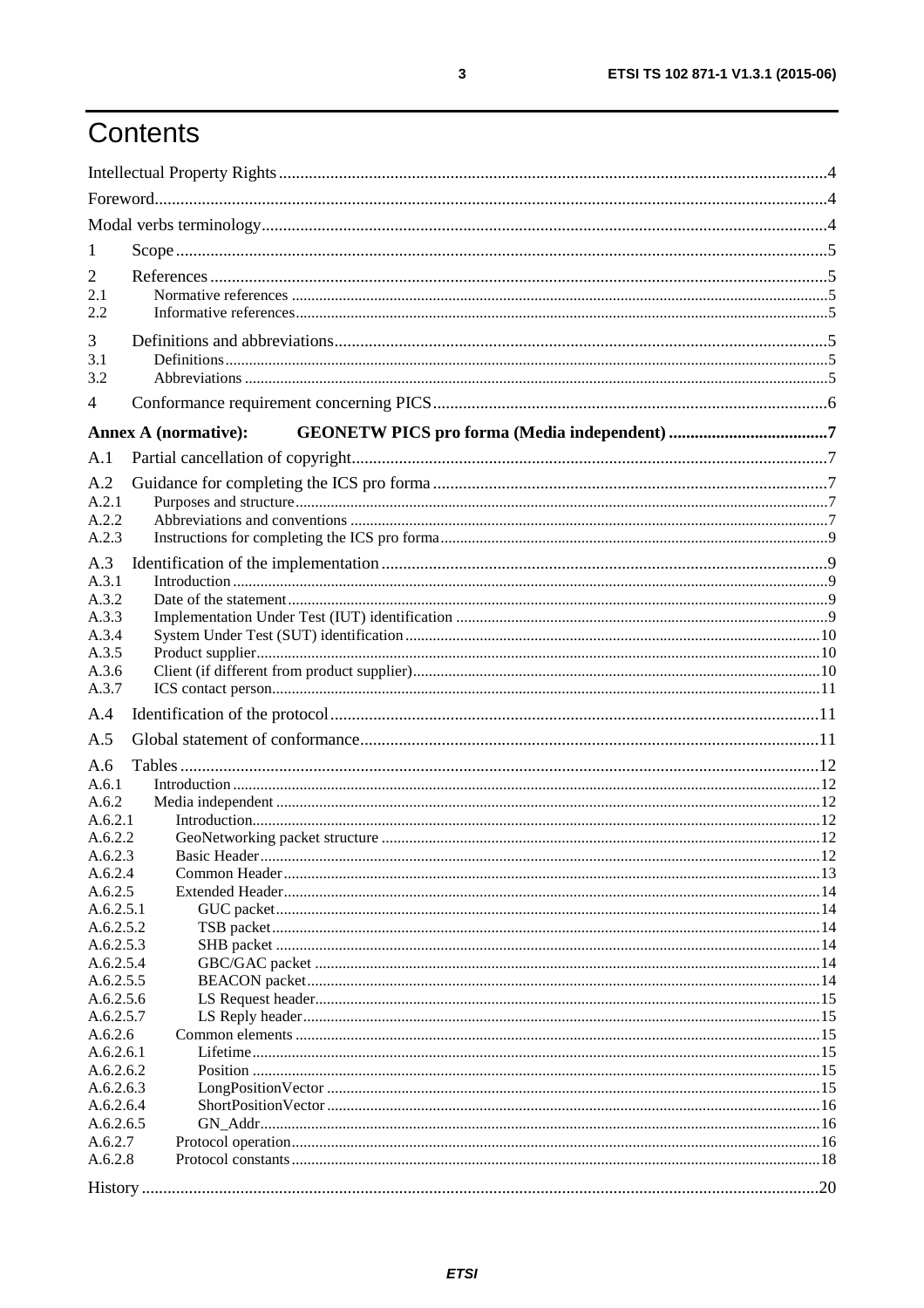# <span id="page-3-0"></span>Intellectual Property Rights

IPRs essential or potentially essential to the present document may have been declared to ETSI. The information pertaining to these essential IPRs, if any, is publicly available for **ETSI members and non-members**, and can be found in ETSI SR 000 314: *"Intellectual Property Rights (IPRs); Essential, or potentially Essential, IPRs notified to ETSI in respect of ETSI standards"*, which is available from the ETSI Secretariat. Latest updates are available on the ETSI Web server [\(http://ipr.etsi.org](http://webapp.etsi.org/IPR/home.asp)).

Pursuant to the ETSI IPR Policy, no investigation, including IPR searches, has been carried out by ETSI. No guarantee can be given as to the existence of other IPRs not referenced in ETSI SR 000 314 (or the updates on the ETSI Web server) which are, or may be, or may become, essential to the present document.

### Foreword

This Technical Specification (TS) has been produced by ETSI Technical Committee Intelligent Transport Systems (ITS).

The present document is part 1 of a multi-part deliverable covering Conformance test specifications for Geonetworking ITS-G5 as identified below:

#### **Part 1: "Test requirements and Protocol Implementation Conformance Statement (PICS) pro forma";**

Part 2: "Test Suite Structure and Test Purposes (TSS & TP)";

Part 3: "Abstract Test Suite (ATS) and Protocol Implementation eXtra Information for Testing (PIXIT)".

# Modal verbs terminology

In the present document "**shall**", "**shall not**", "**should**", "**should not**", "**may**", "**need not**", "**will**", "**will not**", "**can**" and "**cannot**" are to be interpreted as described in clause 3.2 of the [ETSI Drafting Rules](http://portal.etsi.org/Help/editHelp!/Howtostart/ETSIDraftingRules.aspx) (Verbal forms for the expression of provisions).

"**must**" and "**must not**" are **NOT** allowed in ETSI deliverables except when used in direct citation.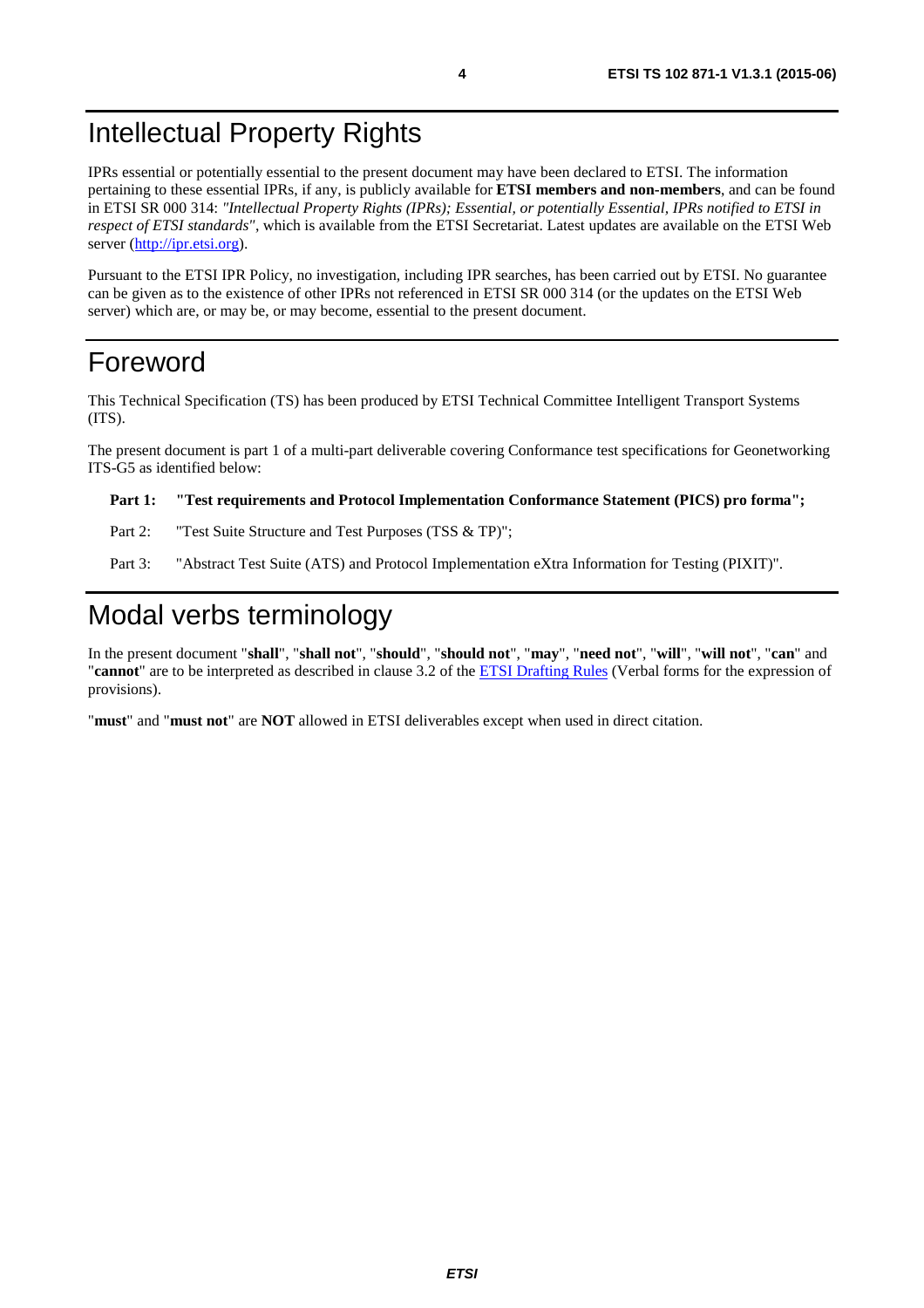# <span id="page-4-0"></span>1 Scope

The present document provides the Protocol Implementation Conformance Statement (PICS) pro forma for Conformance test specifications for Geonetworking ITS-G5 as defined in ETSI EN 302 636-4-1 [1] in compliance with the relevant requirements and in accordance with the relevant guidance given in ISO/IEC 9646-7 [3].

# 2 References

### 2.1 Normative references

References are either specific (identified by date of publication and/or edition number or version number) or non-specific. For specific references, only the cited version applies. For non-specific references, the latest version of the reference document (including any amendments) applies.

Referenced documents which are not found to be publicly available in the expected location might be found at <http://docbox.etsi.org/Reference>.

NOTE: While any hyperlinks included in this clause were valid at the time of publication, ETSI cannot guarantee their long term validity.

The following referenced documents are necessary for the application of the present document.

- [1] ETSI EN 302 636-4-1 (V1.2.1): "Intelligent Transport Systems (ITS); Vehicular Communications; GeoNetworking; Part 4: Geographical addressing and forwarding for point-to-point and point-tomultipoint communications; Sub-part 1: Media-Independent Functionality".
- [2] ISO/IEC 9646-1 (1994): "Information technology Open Systems Interconnection Conformance testing methodology and framework - Part 1: General concepts".
- [3] ISO/IEC 9646-7 (1995): "Information technology Open Systems Interconnection Conformance testing methodology and framework - Part 7: Implementation Conformance Statements".

### 2.2 Informative references

References are either specific (identified by date of publication and/or edition number or version number) or non-specific. For specific references, only the cited version applies. For non-specific references, the latest version of the reference document (including any amendments) applies.

NOTE: While any hyperlinks included in this clause were valid at the time of publication, ETSI cannot guarantee their long term validity.

The following referenced documents are not necessary for the application of the present document but they assist the user with regard to a particular subject area.

Not applicable.

# 3 Definitions and abbreviations

### 3.1 Definitions

For the purposes of the present document, the terms and definitions given in ETSI EN 302 636-4-1 [1], ISO/IEC 9646-1 [2] and ISO/IEC 9646-7 [3] apply.

### 3.2 Abbreviations

For the purposes of the present document, the following abbreviations apply:

| BTP-A      | Basic Transport Protocol A  |
|------------|-----------------------------|
| BTP-B      | Basic Transport Protocol B  |
| <b>CBF</b> | Contention-Based Forwarding |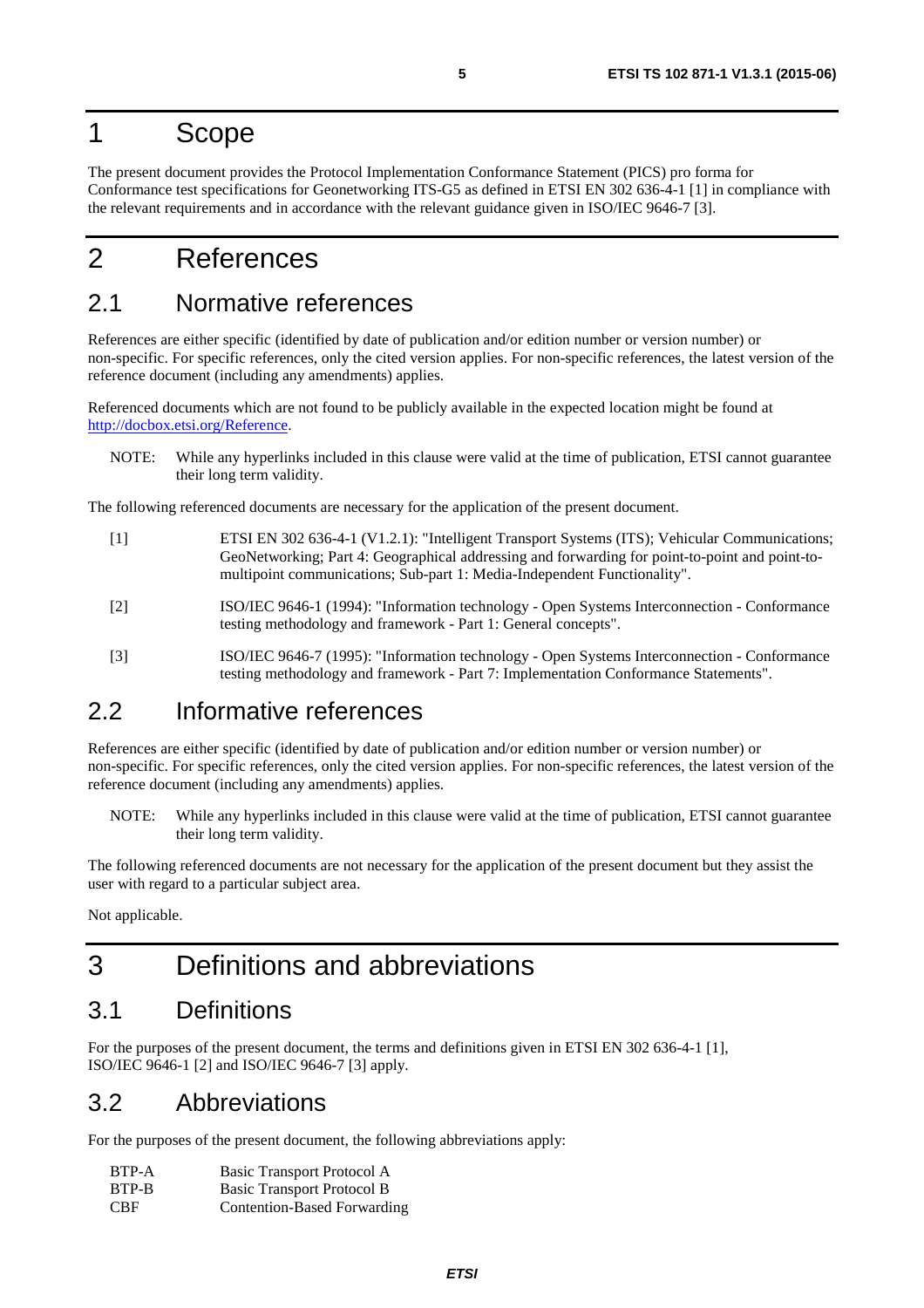<span id="page-5-0"></span>

| DE_PV       | <b>Destination Position Vector</b>            |
|-------------|-----------------------------------------------|
| <b>ELIP</b> | Ellipse                                       |
| GAC         | Geographically-Scoped Anycast                 |
| <b>GBC</b>  | Geographically-Scoped Broadcast               |
| <b>GUC</b>  | Geo Unicast                                   |
| <b>HST</b>  | Header Subtype                                |
| HT          | Header Type                                   |
| <b>ICS</b>  | <b>Implementation Conformance Statement</b>   |
| <b>ITS</b>  | <b>Intelligent Transportation Systems</b>     |
| ITS-G5      | 5 GHz wireless communication                  |
| <b>IUT</b>  | <b>Implementation Under Test</b>              |
| LS.         | <b>Location Service</b>                       |
| <b>LT</b>   | Lifetime                                      |
| <b>MHL</b>  | Maximum Hop Limit                             |
| MID         | <b>MAC ID</b>                                 |
| NH.         | Next Header                                   |
| PAI         | Position Accuracy Indicator                   |
| <b>PDU</b>  | Protocol Data Unit                            |
| <b>PICS</b> | Protocol Implementation Conformance Statement |
| PL          | Payload Length                                |
| <b>RHL</b>  | Remaining Hop Limit                           |
| <b>SCC</b>  | <b>Station Country Code</b>                   |
| <b>SHB</b>  | Single Hop Broadcast                          |
| SN          | Sequence Number                               |
| SO_PV       | <b>Source Position Vector</b>                 |
| ST          | <b>Station Type</b>                           |
| <b>SUT</b>  | <b>System Under Test</b>                      |
| TC          | <b>Test Case</b>                              |
| TSB         | <b>Topology Scoped Broadcast</b>              |
| TST         | Timestamp                                     |

# 4 Conformance requirement concerning PICS

If it claims to conform to the present document, the actual PICS pro forma to be filled in by a supplier shall be technically equivalent to the text of the PICS pro forma given in annex A, and shall preserve the numbering, naming and ordering of the pro forma items.

An ICS which conforms to the present document shall be a conforming PICS pro forma completed in accordance with the instructions for completion given in clause A.2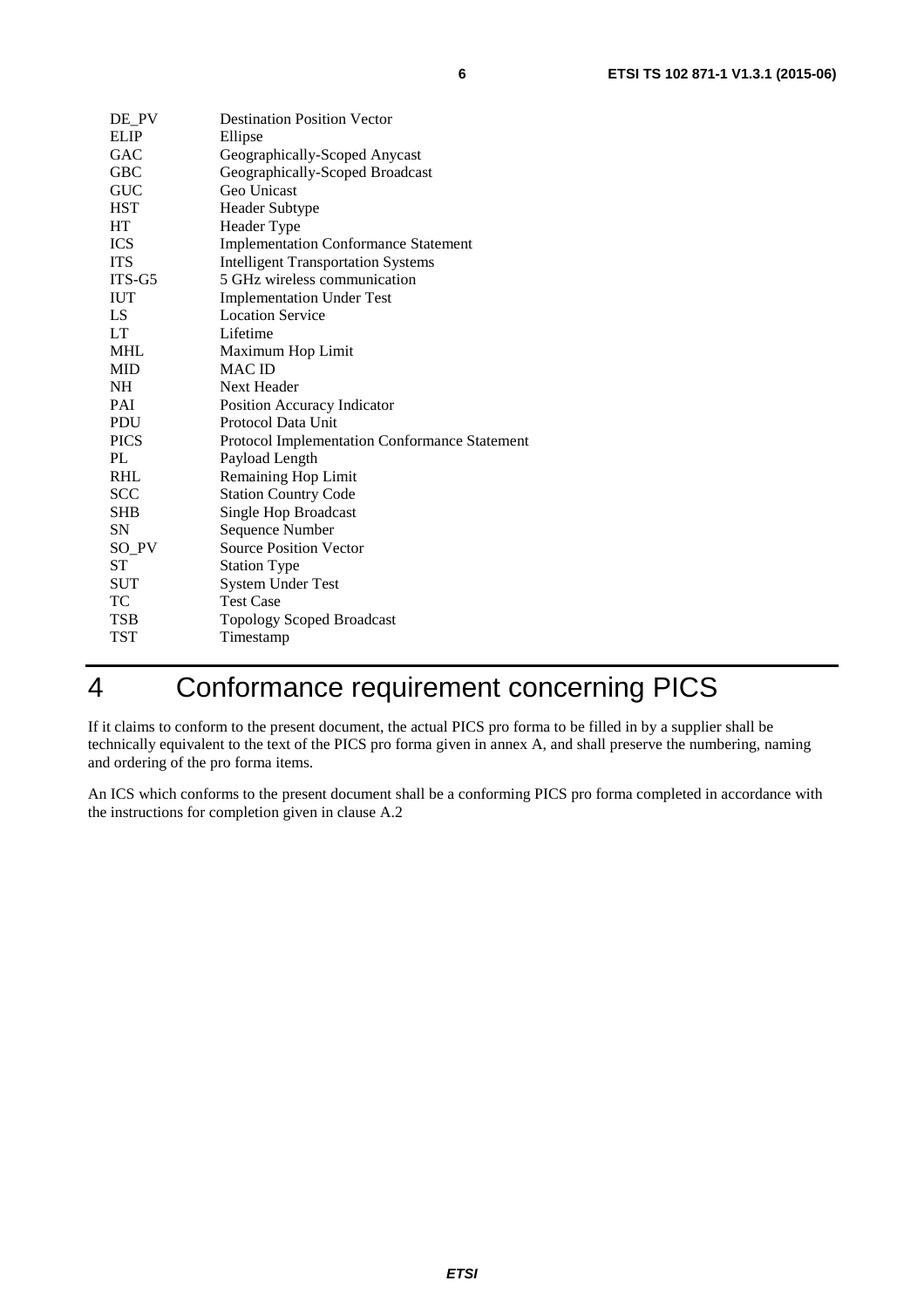# <span id="page-6-0"></span>Annex A (normative): GEONETW PICS pro forma (Media independent)

# A.1 Partial cancellation of copyright

Notwithstanding the provisions of the copyright clause related to the text of the present document, ETSI grants that users of the present document may freely reproduce the GEONETW PICS pro forma in this annex so that it can be used for its intended purposes and may further publish the completed GEONETW PICS.

# A.2 Guidance for completing the ICS pro forma

# A.2.1 Purposes and structure

The purpose of this PICS pro forma is to provide a mechanism whereby a supplier of an implementation of the requirements defined in ETSI EN 302 636-4-1 [\[1](#page-4-0)] may provide information about the implementation in a standardized manner.

The PICS pro forma is subdivided into clauses for the following categories of information:

- guidance for completing the ICS pro forma;
- identification of the implementation;
- identification of the ETSI EN 302 636-4-1 [\[1](#page-4-0)];
- global statement of conformance;
- PICS pro forma tables.

# A.2.2 Abbreviations and conventions

The ICS pro forma contained in this annex is comprised of information in tabular form in accordance with the guidelines presented in ISO/IEC 9646-7 [[3\]](#page-4-0).

#### Item column

The item column contains a number which identifies the item in the table.

#### Item description column

The item description column describes in free text each respective item (e.g. parameters, timers, etc.). It implicitly means "is <item description> supported by the implementation?".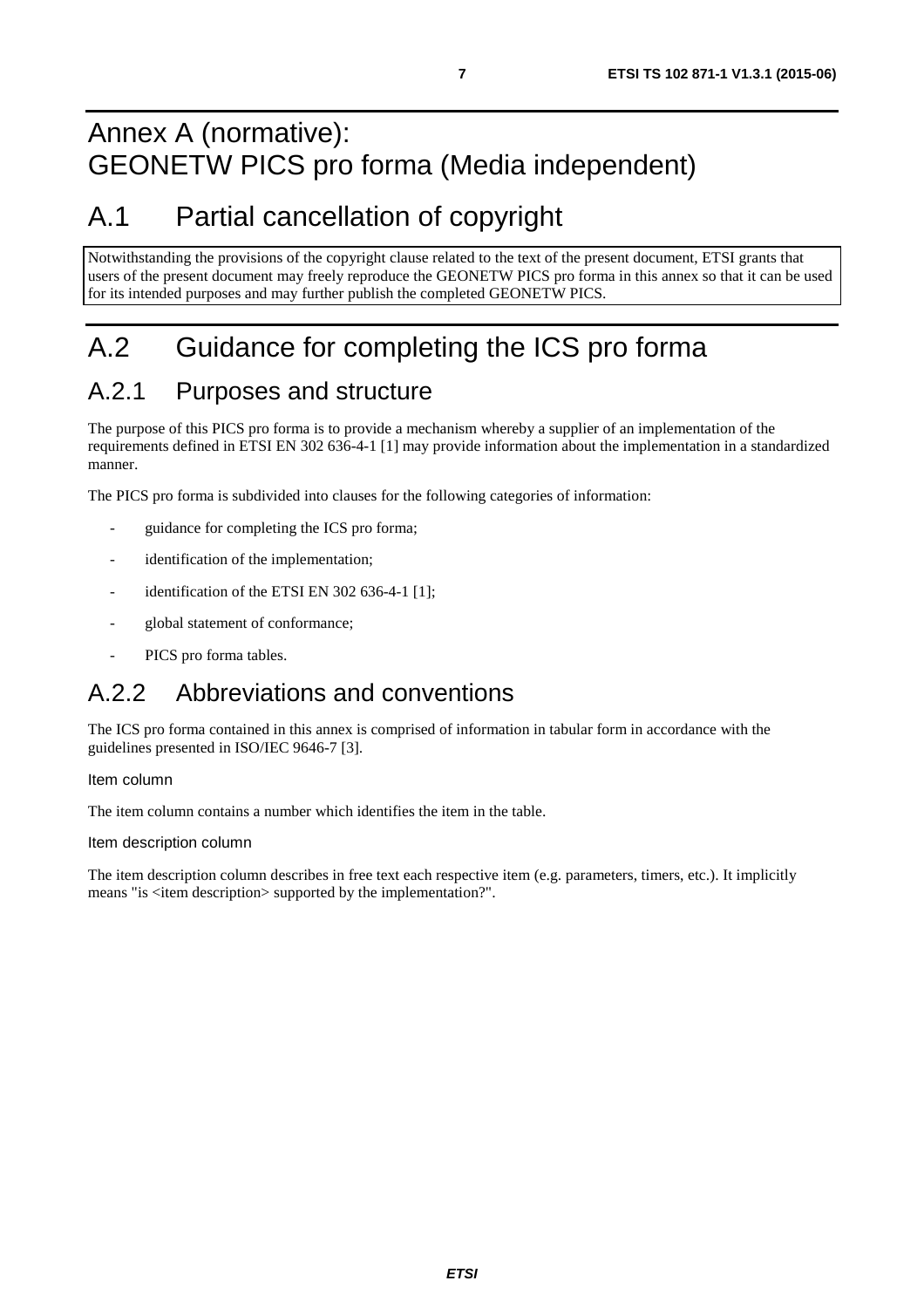#### Status column

The following notations, defined in ISO/IEC 9646-7 [\[3](#page-4-0)], are used for the status column:

| m            | mandatory - the capability is required to be supported.                                                                                                                                                                                                               |
|--------------|-----------------------------------------------------------------------------------------------------------------------------------------------------------------------------------------------------------------------------------------------------------------------|
| $\Omega$     | optional - the capability may be supported or not.                                                                                                                                                                                                                    |
| n/a          | not applicable - in the given context, it is impossible to use the capability.                                                                                                                                                                                        |
| X            | prohibited (excluded) - there is a requirement not to use this capability in the given context.                                                                                                                                                                       |
| $0.\dot{1}$  | qualified optional - for mutually exclusive or selectable options from a set. "i" is an integer which<br>identifies an unique group of related optional items and the logic of their selection which is<br>defined immediately following the table.                   |
| c.i          | conditional - the requirement on the capability ("m", "o", "x" or "n/a") depends on the support of<br>other optional or conditional items. "i" is an integer identifying an unique conditional status<br>expression which is defined immediately following the table. |
| $\mathbf{i}$ | irrelevant (out-of-scope) - capability outside the scope of the reference specification. No answer is<br>requested from the supplier.                                                                                                                                 |

NOTE 1: This use of "i" status is not to be confused with the suffix "i" to the "o" and "c" statuses above.

#### Reference column

The reference column makes reference to ETSI EN 302 636-4-1 [\[1](#page-4-0)], except where explicitly stated otherwise.

#### Support column

The support column shall be filled in by the supplier of the implementation. The following common notations, defined in ISO/IEC 9646-7 [\[3](#page-4-0)], are used for the support column:

- Y or y supported by the implementation.
- N or n not supported by the implementation.
- $N/A$ , n/a or no answer required (allowed only if the status is n/a, directly or after evaluation of a conditional status).
- NOTE 2: As stated in ISO/IEC 9646-7 [\[3](#page-4-0)], support for a received PDU requires the ability to parse all valid parameters of that PDU. Supporting a PDU while having no ability to parse a valid parameter is non-conformant. Support for a parameter on a PDU means that the semantics of that parameter are supported.

#### Values allowed column

The values allowed column contains the type, the list, the range, or the length of values allowed. The following notations are used:

| range of values:<br>example:                        | $\leq$ min value $\geq$ $\leq$ max value $\geq$<br>520                                                                                                                                                      |
|-----------------------------------------------------|-------------------------------------------------------------------------------------------------------------------------------------------------------------------------------------------------------------|
| list of values:<br>example:<br>example:<br>example: | $\langle \text{value1}\rangle, \langle \text{value2}\rangle, , \langle \text{valueN}\rangle$<br>2, 4, 6, 8, 9<br>$'1101'B$ , $'1011'B$ , $'1111'B$<br>'0A'H, '34'H, '2F'H                                   |
| list of named values:<br>example:                   | $\langle \text{name1}\rangle(\langle \text{val1}\rangle)$ , $\langle \text{name2}\rangle(\langle \text{val2}\rangle)$ , , $\langle \text{nameN}\rangle(\langle \text{valN}\rangle)$<br>reject(1), accept(2) |
| length:<br>example:                                 | size $(\text{cmin size})$ $\text{cmax size})$<br>size $(18)$                                                                                                                                                |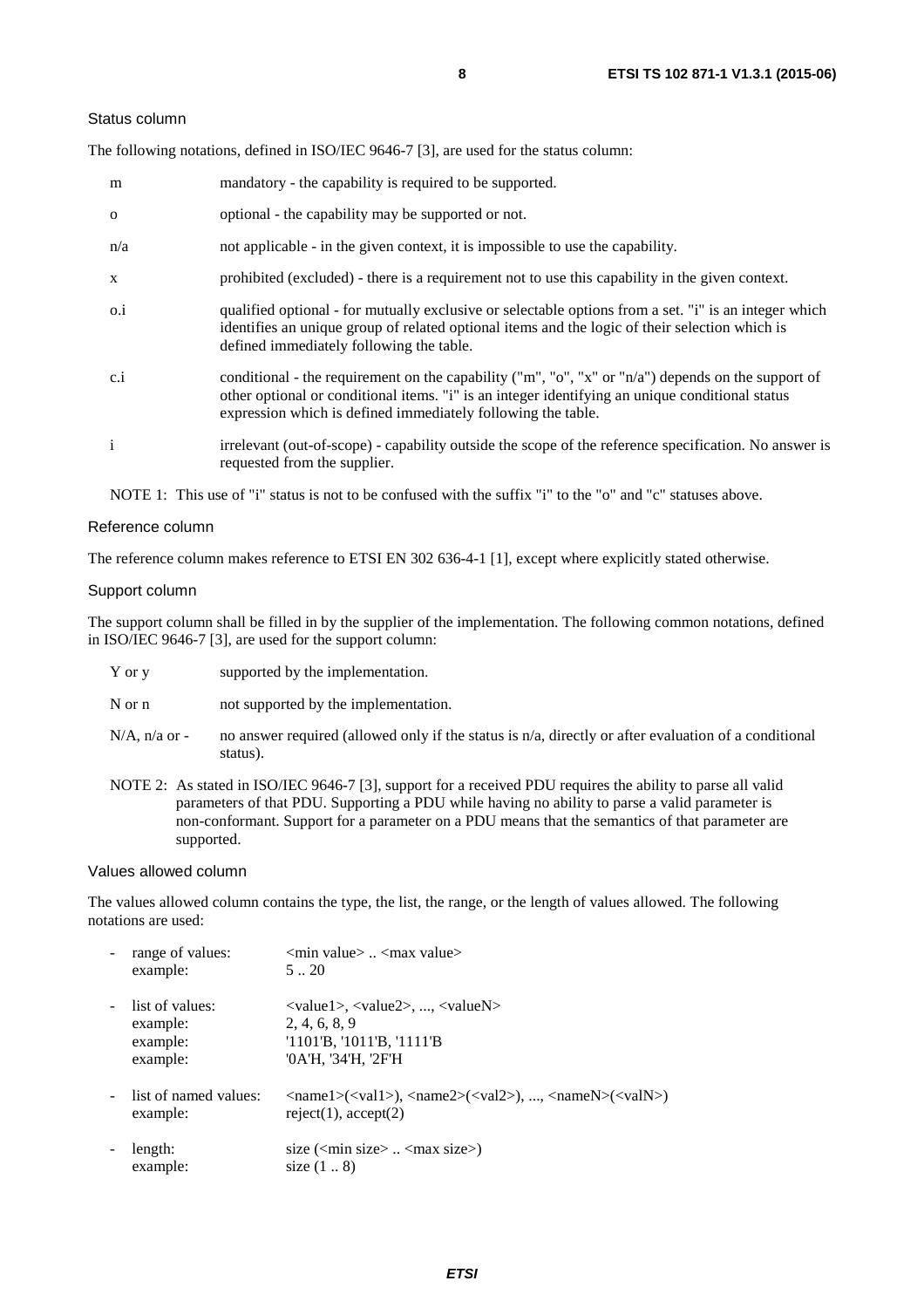#### <span id="page-8-0"></span>Values supported column

The values supported column shall be filled in by the supplier of the implementation. In this column, the values or the ranges of values supported by the implementation shall be indicated.

#### References to items

For each possible item answer (answer in the support column) within the ICS pro forma a unique reference exists, used, for example, in the conditional expressions. It is defined as the table identifier, followed by a solidus character "/", followed by the item number in the table. If there is more than one support column in a table, the columns are discriminated by letters (a, b, etc.), respectively.

- EXAMPLE 1: A.5/4 is the reference to the answer of item 4 in table 5 of annex A.
- EXAMPLE 2: A.6/3b is the reference to the second answer (i.e. in the second support column) of item 3 in table 6 of annex A.

#### Prerequisite line

A prerequisite line takes the form: Prerequisite: <predicate>.

A prerequisite line after a clause or table title indicates that the whole clause or the whole table is not required to be completed if the predicate is FALSE.

### A.2.3 Instructions for completing the ICS pro forma

The supplier of the implementation shall complete the ICS pro forma in each of the spaces provided. In particular, an explicit answer shall be entered, in each of the support or supported column boxes provided.

If necessary, the supplier may provide additional comments in space at the bottom of the tables or separately.

More detailed instructions are given at the beginning of the different clauses of the ICS pro forma.

# A.3 Identification of the implementation

### A.3.1 Introduction

Identification of the Implementation Under Test (IUT) and the system in which it resides (the System Under Test (SUT)) shall be filled in so as to provide as much detail as possible regarding version numbers and configuration options.

The product supplier information and client information shall both be filled in if they are different.

A person who can answer queries regarding information supplied in the ICS shall be named as the contact person.

### A.3.2 Date of the statement

### A.3.3 Implementation Under Test (IUT) identification

IUT name:

 ......................................................................................................................................................................................... ......................................................................................................................................................................................... IUT version:

.........................................................................................................................................................................................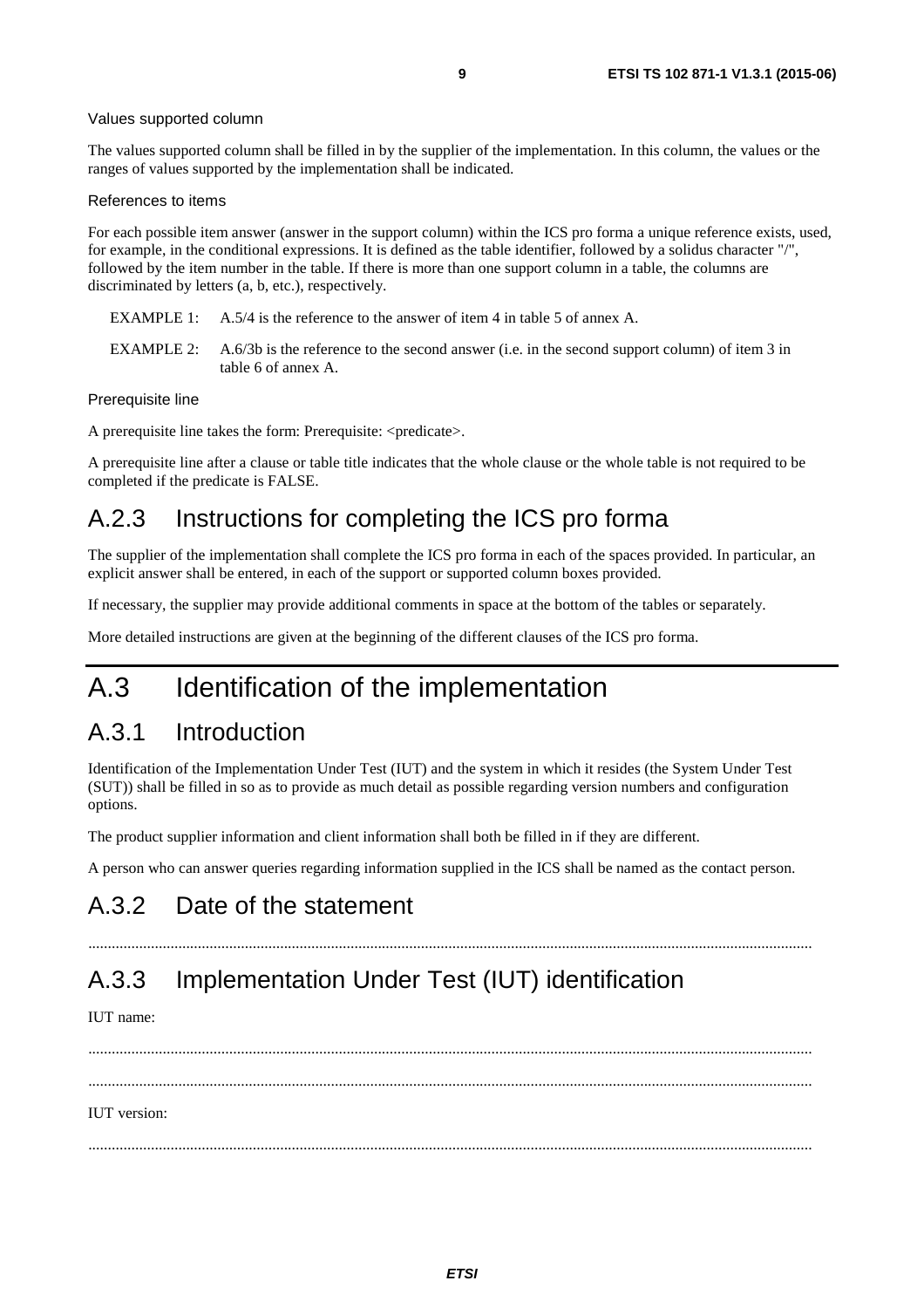#### <span id="page-9-0"></span>System Under Test (SUT) identification A.3.4

SUT name:

 $10$ 

#### Hardware configuration:

 $\frac{1}{2}$  . The contract of the contract of the contract of the contract of the contract of the contract of the contract of the contract of the contract of the contract of the contract of the contract of the contract of t Operating system:

### 

#### A.3.5 **Product supplier**

### Name:

Address: Telephone number: Facsimile number: E-mail address: Additional information: 

#### Client (if different from product supplier) A.3.6

Name:

Address: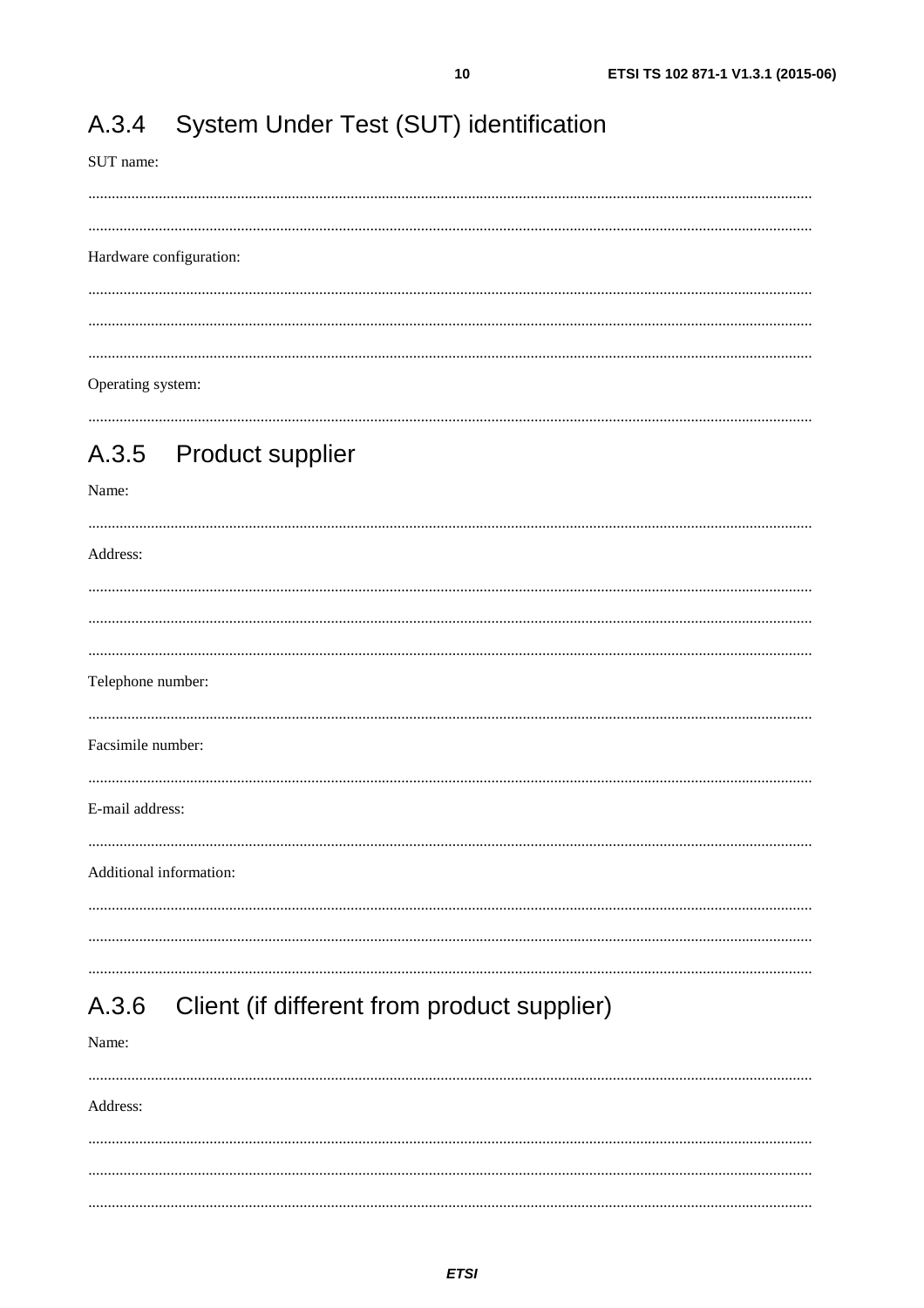<span id="page-10-0"></span>Telephone number: Facsimile number: E-mail address: Additional information:

#### $A.3.7$ ICS contact person

(A person to contact if there are any queries concerning the content of the ICS)

| Name:                   |  |
|-------------------------|--|
|                         |  |
| Telephone number:       |  |
|                         |  |
| Facsimile number:       |  |
|                         |  |
| E-mail address:         |  |
|                         |  |
| Additional information: |  |
|                         |  |
|                         |  |
|                         |  |

#### $A.4$ Identification of the protocol

This ICS pro forma applies to the following standard:

ETSI EN 302 636-4-1 [1]: "Intelligent Transport Systems (ITS); Vehicular Communications; GeoNetworking; Part 4: Geographical addressing and forwarding for point-to-point and point-to-multipoint communications; Sub-part 1: Media independent functionalities".

#### Global statement of conformance  $A.5$

Are all mandatory capabilities implemented? (Yes/No)

NOTE: Answering "No" to this question indicates non-conformance to the GEONET standard specification. Non-supported mandatory capabilities are to be identified in the ICS, with an explanation of why the implementation is non-conforming, on pages attached to the ICS pro forma.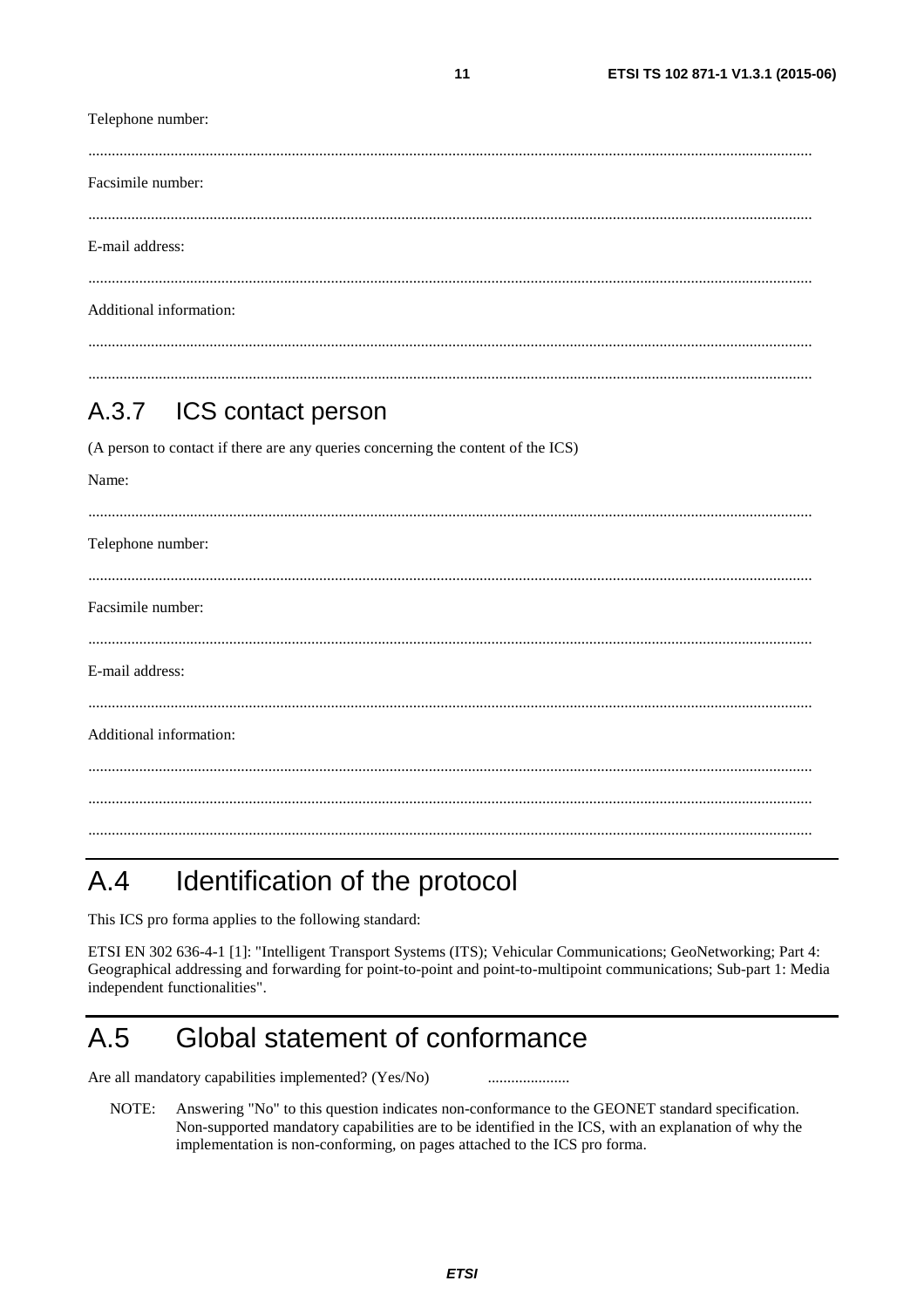# <span id="page-11-0"></span>A.6 Tables

### A.6.1 Introduction

Unless stated otherwise, the column references of all tables below indicates the clause numbers of ETSI EN 302 636-4-1 [\[1](#page-4-0)].

### A.6.2 Media independent

### A.6.2.1 Introduction

This clause of the ICS pro forma applies to the following standard: ETSI EN 302 636-4-1 [\[1](#page-4-0)]: "Intelligent Transport Systems (ITS); Vehicular Communications; GeoNetworking; Part 4: Geographical addressing and forwarding for point-to-point and point-to-multipoint communications; Sub-part 1: Media-Independent Functionality".

### A.6.2.2 GeoNetworking packet structure

### **Table A.1: GeoNetworking packet structure**

| Item | Name of field       | Reference | <b>Status</b> | <b>Support</b> |
|------|---------------------|-----------|---------------|----------------|
|      | <b>Basic Header</b> | l8.3      | ım            |                |
| 2    | Common Header       | l8.3      | m             |                |
| 13   | Extended Header     | l8.3      | m             |                |
| 4    | Pavload             | 8.2.2     |               |                |

### **Table A.2: GeoNetworking secured packet structure**

| <b>Item</b>       | <b>Name of field</b> | <b>Reference</b> | <b>Status</b> | Support |
|-------------------|----------------------|------------------|---------------|---------|
|                   | Header<br>Basic      | -8.              | ш             |         |
| l o<br>$\epsilon$ | packet<br>Secured    | 18.4             | ım            |         |

### A.6.2.3 Basic Header

### **Table A.3: Basic Header**

| Prerequisite: A.1/1 or A.2/1 |                  |      |               |                |                                                                               |  |  |
|------------------------------|------------------|------|---------------|----------------|-------------------------------------------------------------------------------|--|--|
| It.                          | Name of field    | Ref. | <b>Status</b> | <b>Support</b> | <b>Value allowed</b>                                                          |  |  |
|                              | version          | 8.6  | Im            |                | 0.255                                                                         |  |  |
| 2                            | next Header (NH) | 8.6  | Im            |                | 0.255.<br>Any unspecified (0),<br>Unsecured packet (1),<br>Secured packet (2) |  |  |
| 3                            | reserved         | 18.6 | Im            |                | 8-bit unsigned integer (0)                                                    |  |  |
|                              | Lifetime (LT)    | 8.6  | Im            |                | Lifetime (Table A.14)                                                         |  |  |
| 5                            | hop Limit (RHL)  | 8.6  | Im            |                | 8-bit unsigned integer                                                        |  |  |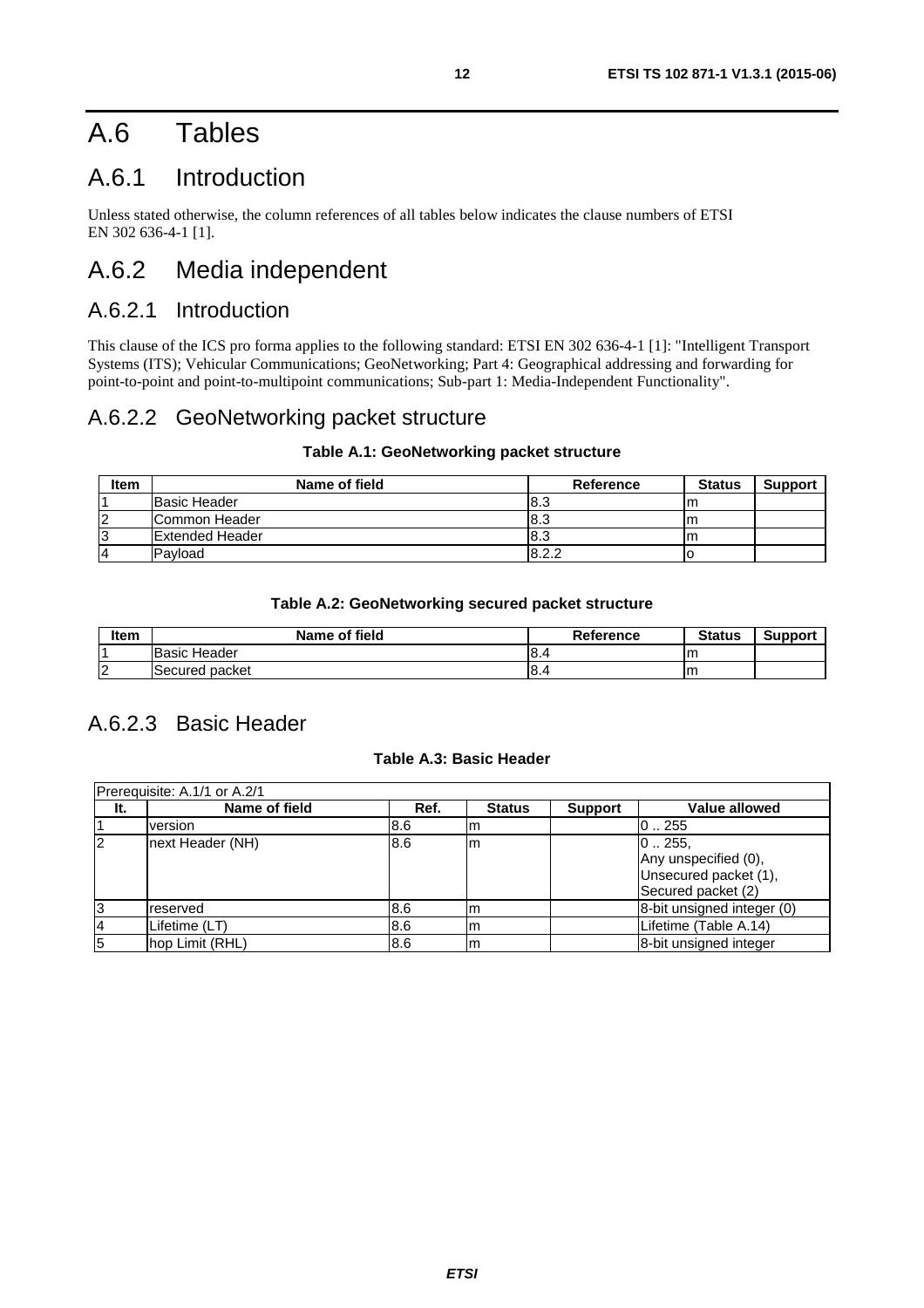### <span id="page-12-0"></span>A.6.2.4 Common Header

| Prerequisite: A.1/2 |                         |      |               |          |                                                                                                     |  |  |
|---------------------|-------------------------|------|---------------|----------|-----------------------------------------------------------------------------------------------------|--|--|
| It.                 | Name of field           | Ref. | <b>Status</b> | Support. | Value allowed                                                                                       |  |  |
| $\overline{1}$      | next Header (NH)        | 8.7  | m             |          | 0.255.<br>Any unspecified (0),<br><b>BTP-A (1).</b><br>BTP-B (2),<br>IPV6(3)                        |  |  |
| $\overline{c}$      | reserved                | 8.7  | m             |          | 4 bit unsigned integer                                                                              |  |  |
| 3                   | header Type (HT)        | 8.7  | m             |          | HeaderType (Table A.5)                                                                              |  |  |
| 4                   | header Subtype (HST)    | 8.7  | m             |          | HeaderSubtype (Table A.6)                                                                           |  |  |
| 5                   | traffic Class (TC)      | 8.7  | m             |          | 0.255                                                                                               |  |  |
| 6                   | flags                   | 8.7  | m             |          | Bitstring size (8)<br>Bit 0 to 5: Reserved (0)<br>Bit 6: Type of ITS station<br>Bit 7: Reserved (0) |  |  |
| $\overline{7}$      | payload Length (PL)     | 8.7  | m             |          | 16-bit unsigned integer                                                                             |  |  |
| 8                   | Maximum Hop Limit (MHL) | 8.7  | m             |          | 8-bit unsigned integer                                                                              |  |  |
| 9                   | reserved                | 8.7  | m             |          | 8-bit unsigned integer (0)                                                                          |  |  |

### **Table A.4: Common Header**

### **Table A.5: HeaderType**

| Prerequisite: A.4/3 |               |       |               |                |                         |      |  |
|---------------------|---------------|-------|---------------|----------------|-------------------------|------|--|
| It.                 | Name of field | Ref.  | <b>Status</b> | <b>Support</b> | <b>Value allowed</b>    |      |  |
|                     | type          | 8.7.4 | l m           |                | 4 bit unsigned integer: |      |  |
|                     |               |       |               |                | ANY                     | (0), |  |
|                     |               |       |               |                | <b>BEACON</b>           | (1), |  |
|                     |               |       |               |                | IGEOUNICAST             | (2), |  |
|                     |               |       |               |                | IGEOANYCAST             | (3), |  |
|                     |               |       |               |                | IGEOBROADCAST           | (4), |  |
|                     |               |       |               |                | TSB                     | (5), |  |
|                     |               |       |               |                | LS                      | (6)  |  |

### **Table A.6: HeaderSubtype**

| Prerequisite: A.4/4                                         |                                |                                               |                                               |                                                                     |                                          |                                     |  |
|-------------------------------------------------------------|--------------------------------|-----------------------------------------------|-----------------------------------------------|---------------------------------------------------------------------|------------------------------------------|-------------------------------------|--|
| It.                                                         | Name of field                  |                                               | Ref.                                          | <b>Status</b>                                                       | <b>Support</b>                           | Value allowed                       |  |
|                                                             | type                           |                                               | 8.7.4                                         | Im                                                                  |                                          | Bitstring size (4) values:<br>c.601 |  |
| c.601:                                                      |                                |                                               |                                               |                                                                     |                                          |                                     |  |
| $IF A.4/3 == GEOANYCAST (3)$<br><b>THEN</b><br><b>IELSE</b> |                                |                                               | value == $CIRCLE$ (0), $RECT$ (1), $ELIP$ (2) |                                                                     |                                          |                                     |  |
| <b>IELSE</b>                                                | $IF A.4/3 == GEOBROADCAST (4)$ | value == $CIRCLE$ (0), $RECT$ (1), $ELIP$ (2) |                                               |                                                                     |                                          |                                     |  |
| <b>IELSE</b>                                                | $IF A.4/3 == TSB (5)$          | <b>THEN</b>                                   |                                               |                                                                     | value == $SINGLE_HOP$ (0), MULTI_HOP (1) |                                     |  |
| <b>ELSE</b>                                                 | $IF A.4/3 == LS (6)$           | THEN                                          |                                               | value == $REQUEST$ (0), $REPLY$ (1)<br>value $==$ Unspecified $(0)$ |                                          |                                     |  |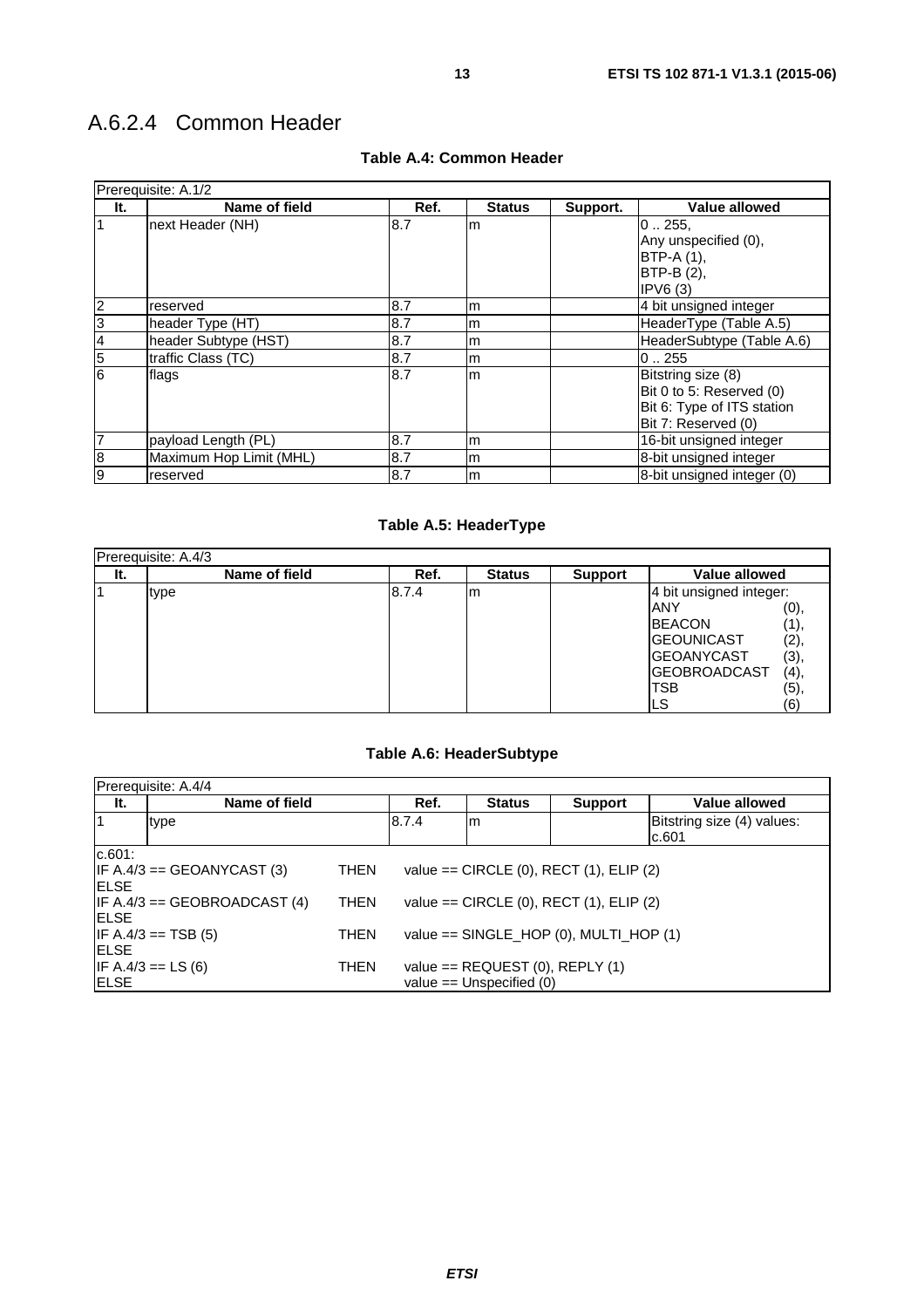### <span id="page-13-0"></span>A.6.2.5.1 GUC packet

#### **Table A.7: GUC Header**

| <b>IPrerequisite: A.1/3</b> |                                     |       |               |                |                                  |  |  |  |
|-----------------------------|-------------------------------------|-------|---------------|----------------|----------------------------------|--|--|--|
| It.                         | Name of field                       | Ref.  | <b>Status</b> | <b>Support</b> | <b>Value allowed</b>             |  |  |  |
|                             | Sequence Number (SN)                | 8.8.2 | Im            |                | 16-bit unsigned integer          |  |  |  |
|                             | Reserved                            | 8.8.2 | Im            |                | 16-bit unsigned integer (0)      |  |  |  |
| 13                          | Source Position Vector (SO PV)      | 8.8.2 | Im            |                | LongPositionVector (Table A.16)  |  |  |  |
| $\overline{A}$              | Destination Position Vector (DE PV) | 8.8.2 | m             |                | ShortPositionVector (Table A.17) |  |  |  |

### A.6.2.5.2 TSB packet

### **Table A.8: TSB Header**

| <b>IPrerequisite: A.1/3</b> |                                |       |               |                |                                 |  |  |  |
|-----------------------------|--------------------------------|-------|---------------|----------------|---------------------------------|--|--|--|
| It.                         | Name of field                  | Ref.  | <b>Status</b> | <b>Support</b> | Value allowed                   |  |  |  |
|                             | Sequence Number (SN)           | 8.8.3 | Im            |                | 16-bit unsigned integer.        |  |  |  |
| 12                          | IReserved                      | 8.8.3 | ım            |                | 16-bit unsigned integer (0)     |  |  |  |
| 13                          | Source Position Vector (SO PV) | 8.8.3 | Im            |                | LongPositionVector (Table A.16) |  |  |  |

### A.6.2.5.3 SHB packet

### **Table A.9: SHB Header**

|        | <b>Prerequisite: A.1/3</b>     |        |               |                |                                 |  |  |  |  |
|--------|--------------------------------|--------|---------------|----------------|---------------------------------|--|--|--|--|
| ιι.    | Name of field                  | Ref.   | <b>Status</b> | <b>Support</b> | Value allowed                   |  |  |  |  |
|        | Source Position Vector (SO PV) | 8.8.4  | ım            |                | LongPositionVector (Table A.16) |  |  |  |  |
| $\sim$ | Reserved                       | l8.8.4 | Im            |                | 32-bit unsigned integer (0)     |  |  |  |  |

### A.6.2.5.4 GBC/GAC packet

### **Table A.10: GBC/GAC Header**

| Prerequisite: A.1/3 |                                |       |               |                |                                 |  |  |  |
|---------------------|--------------------------------|-------|---------------|----------------|---------------------------------|--|--|--|
| It.                 | Name of field                  | Ref.  | <b>Status</b> | <b>Support</b> | <b>Value allowed</b>            |  |  |  |
|                     | Sequence Number (SN)           | 8.8.5 | m             |                | 16-bit unsigned integer         |  |  |  |
| 2                   | Reserved                       | 8.8.5 | Im            |                | 16-bit unsigned integer (0)     |  |  |  |
| 3                   | Source Position Vector (SO_PV) | 8.8.5 | Im            |                | LongPositionVector (Table A.16) |  |  |  |
| $\overline{4}$      | <b>GeoAreaPos</b>              | 8.8.5 | m             |                | Position (Table A.15)           |  |  |  |
| 5                   | Distance a                     | 8.8.5 | Im            |                | 16-bit unsigned integer         |  |  |  |
| 6                   | Distance b                     | 8.8.5 | Im            |                | 16-bit unsigned integer         |  |  |  |
|                     | Angle                          | 8.8.5 | Im            |                | 16-bit unsigned integer         |  |  |  |
| $\overline{8}$      | Reserved                       | 8.8.5 | Im            |                | 16-bit unsigned integer         |  |  |  |

### A.6.2.5.5 BEACON packet

### **Table A.11: BEACON Header**

| Prerequisite: A.1/3              |       |               |          |                                 |
|----------------------------------|-------|---------------|----------|---------------------------------|
| <br>Name of field                | Ref.  | <b>Status</b> | Support. | Value allowed                   |
| PV<br>Source Position Vector (SO | 8.8.6 | Im            |          | LongPositionVector (Table A.16) |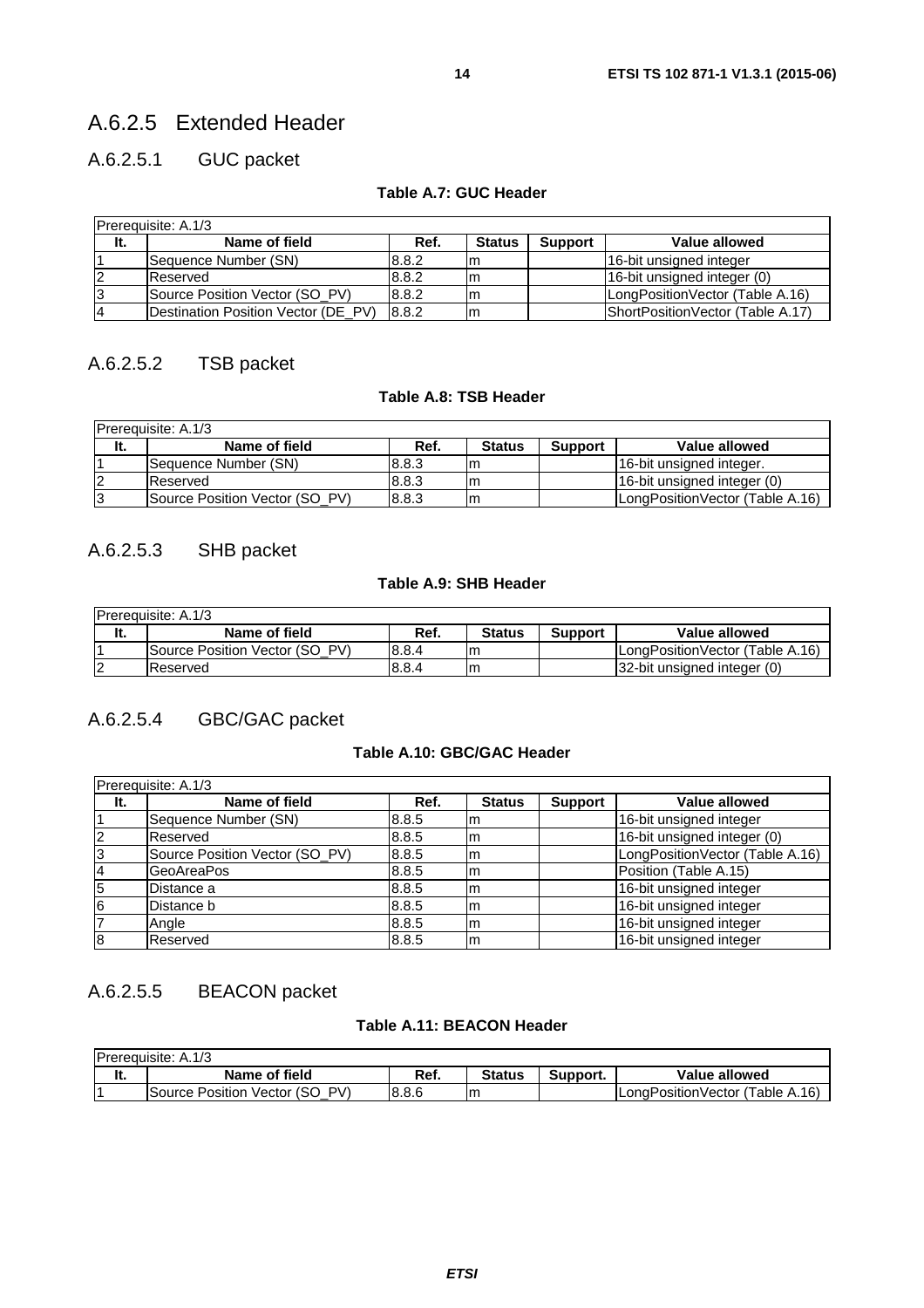### <span id="page-14-0"></span>A.6.2.5.6 LS Request header

| Prerequisite: A.1/3 |                                |       |               |                |                                 |  |  |  |
|---------------------|--------------------------------|-------|---------------|----------------|---------------------------------|--|--|--|
| It.                 | Name of field                  | Ref.  | <b>Status</b> | <b>Support</b> | Value allowed                   |  |  |  |
|                     | Sequence Number (SN)           | 8.8.7 | m             |                | 16-bit unsigned integer         |  |  |  |
| 12                  | Reserved                       | 8.8.7 | lm            |                | 16-bit unsigned integer (0)     |  |  |  |
| IЗ                  | Source Position Vector (SO PV) | 8.8.7 | Im            |                | LongPositionVector (Table A.16) |  |  |  |
| 14                  | lReauest                       | 8.8.7 | m             |                | IGN Addr (Table A.18)           |  |  |  |

### **Table A.12: LS Request header**

### A.6.2.5.7 LS Reply header

### **Table A.13: LS Reply header**

| IPrerequisite: A.1/3 |                                     |       |               |                |                                  |  |  |  |
|----------------------|-------------------------------------|-------|---------------|----------------|----------------------------------|--|--|--|
| It.                  | Name of field                       | Ref.  | <b>Status</b> | <b>Support</b> | Value allowed                    |  |  |  |
|                      | Sequence Number (SN)                | 8.8.8 |               |                | 16-bit unsigned integer          |  |  |  |
|                      | Reserved                            | 8.8.8 | ım            |                | 16-bit unsigned integer (0)      |  |  |  |
| -3                   | Source Position Vector (SO PV)      | 8.8.8 | ım            |                | LongPositionVector (Table A.16)  |  |  |  |
| 14                   | Destination Position Vector (DE_PV) | 8.8.8 | Im            |                | ShortPositionVector (Table A.17) |  |  |  |

### A.6.2.6 Common elements

### A.6.2.6.1 Lifetime

### **Table A.14: Lifetime**

|     | Prerequisite: A.3/2 |       |               |          |                               |
|-----|---------------------|-------|---------------|----------|-------------------------------|
| It. | Name of field       | Ref.  | <b>Status</b> | Support. | Value allowed                 |
|     | multiplier          | 8.6.4 | ım            |          | Bitstring size $(6) == (063)$ |
| 12  | base                | 8.6.4 | Im            |          | Bitstring size (2) value      |
|     |                     |       |               |          | $50 \text{ ms } (0),$         |
|     |                     |       |               |          | 1 s $(1)$ ,                   |
|     |                     |       |               |          | 10 s (2),                     |
|     |                     |       |               |          | 100 s(3)                      |

### A.6.2.6.2 Position

### **Table A.15: Position**

|     | Prerequisite: A.10/4 or A.16/3 or A.17/3 |                    |               |          |                        |
|-----|------------------------------------------|--------------------|---------------|----------|------------------------|
| It. | Name of field                            | Ref.               | <b>Status</b> | Support. | Value allowed          |
|     | Latitude (Lat)                           | 8.5.2.2<br>8.8.5.2 | Im            |          | 32-bit signed integer  |
|     | Longitude (Long)                         | 8.5.2.2<br>8.8.5.2 | Im            |          | 32-bit signed integer. |

### A.6.2.6.3 LongPositionVector

### **Table A.16: LongPositionVector**

| Prerequisite: A.7/3 or A.8/3 or A.9/1 or A.10/3 or A.11/1 or A.12/3 or A.13/3 |                                 |       |               |                |                         |  |  |  |
|-------------------------------------------------------------------------------|---------------------------------|-------|---------------|----------------|-------------------------|--|--|--|
| It.                                                                           | Name of field                   | Ref.  | <b>Status</b> | <b>Support</b> | <b>Value allowed</b>    |  |  |  |
|                                                                               | GeoNetworking address (GN_Addr) | 8.5.2 | ım            |                | GN_Addr (Table A.18)    |  |  |  |
|                                                                               | Time Stamp (TST)                | 8.5.2 | Im            |                | 32-bit unsigned integer |  |  |  |
|                                                                               | Latitude/Longitude              | 8.5.2 | m             |                | Position (Table A.15)   |  |  |  |
|                                                                               | Position accuracy (PAI)         | 8.5.2 | Im            |                | 1-bit unsigned integer  |  |  |  |
| 15                                                                            | Speed (S)                       | 8.5.2 | Im            |                | 15-bit signed integer   |  |  |  |
| 16                                                                            | Heading (H)                     | 8.5.2 | m             |                | 16-bit unsigned integer |  |  |  |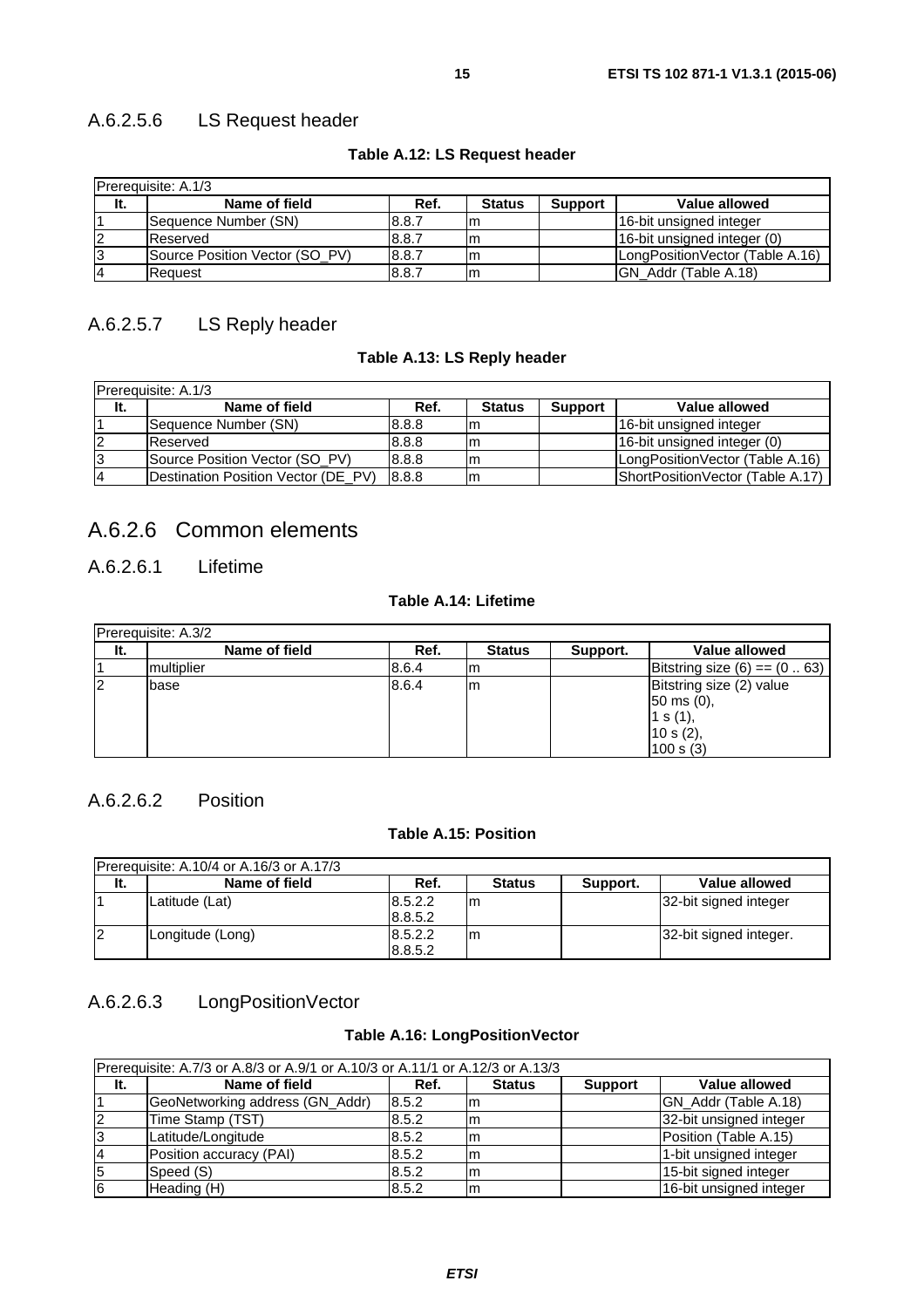### <span id="page-15-0"></span>A.6.2.6.4 ShortPositionVector

### **Table A.17: ShortPositionVector**

| Prerequisite: A.7/4 or A.13/4 |                                 |       |               |                |                          |  |  |
|-------------------------------|---------------------------------|-------|---------------|----------------|--------------------------|--|--|
| It.                           | Name of field                   | Ref.  | <b>Status</b> | <b>Support</b> | Value allowed            |  |  |
|                               | GeoNetworking address (GN Addr) | 8.5.3 | ım            |                | IGN Addr (Table A.18)    |  |  |
|                               | Time Stamp (TST)                | 8.5.3 | ım            |                | 132-bit unsigned integer |  |  |
| 13                            | ILatitude/Longitude             | 8.5.3 | Im            |                | Position (Table A.15)    |  |  |

### A.6.2.6.5 GN\_Addr

### **Table A.18: GN\_Addr**

|                | Prerequisite: A.12/4 or A.16/1 or A.17/1 |      |               |                |                                        |  |  |  |
|----------------|------------------------------------------|------|---------------|----------------|----------------------------------------|--|--|--|
| It.            | Name of field                            | Ref. | <b>Status</b> | <b>Support</b> | Value allowed                          |  |  |  |
| 1              | Configuration (M)                        | 6.3  | m             |                | 1 bit unsigned integer                 |  |  |  |
|                |                                          |      |               |                | $=$ the address is manually configured |  |  |  |
|                |                                          |      |               |                | $0 =$ otherwise                        |  |  |  |
| $\overline{c}$ | <b>ITS Station Type (ST)</b>             | 6.3  | m             |                | 4 bits unsigned integer                |  |  |  |
|                |                                          |      |               |                | <b>Unknown</b><br>$\Omega$             |  |  |  |
|                |                                          |      |               |                | Pedestrian                             |  |  |  |
|                |                                          |      |               |                | 2<br>Cyclist                           |  |  |  |
|                |                                          |      |               |                | 3<br>Moped                             |  |  |  |
|                |                                          |      |               |                | Motorcycle<br>4                        |  |  |  |
|                |                                          |      |               |                | 5<br>Passenger Car                     |  |  |  |
|                |                                          |      |               |                | 6<br><b>Bus</b>                        |  |  |  |
|                |                                          |      |               |                | Light Truck                            |  |  |  |
|                |                                          |      |               |                | 8<br><b>Heavy Truck</b>                |  |  |  |
|                |                                          |      |               |                | 9<br>Trailer                           |  |  |  |
|                |                                          |      |               |                | 10<br><b>Special Vehicle</b>           |  |  |  |
|                |                                          |      |               |                | 11<br>Tram                             |  |  |  |
|                |                                          |      |               |                | Road Side Unit<br>15                   |  |  |  |
| 3              | ITS Station Country Code (SCC)           | 6.3  | m             |                | 10 bits unsigned integer               |  |  |  |
| 4              | LL_ADDR (MID)                            | 6.3  | m             |                | 48 bits unsigned integer               |  |  |  |

### A.6.2.7 Protocol operation

### **Table A.19: Protocol operation**

| Item | Name of field      | <b>Reference</b> | <b>Status</b> | <b>Support</b> |
|------|--------------------|------------------|---------------|----------------|
|      | Network management | $\cup$ . $\sim$  |               |                |
| └    | handling<br>Packet | ◡                | ш             |                |

### **Table A.20: Network management**

| Prerequisite: A.19/1 |                                       |           |               |                |
|----------------------|---------------------------------------|-----------|---------------|----------------|
| <b>Item</b>          | Name of field                         | Reference | <b>Status</b> | <b>Support</b> |
|                      | Address configuration                 | 9.2.1     | m             |                |
| 2                    | Local position vector and time update | 9.2.2     | ım            |                |
| 13                   | Beaconing                             | 9.2.3     | m             |                |
| $\overline{4}$       | Location service                      | 9.2.4     | lm            |                |

### **Table A.21: Address configuration**

|             | Prerequisite: A.201             |           |               |                |  |
|-------------|---------------------------------|-----------|---------------|----------------|--|
| <b>Item</b> | Name of field                   | Reference | <b>Status</b> | <b>Support</b> |  |
|             | Auto-address configuration      | 9.2.1.2   |               |                |  |
|             | Managed address configuration   | 9.2.1.3   | ım            |                |  |
| 13          | Anonymous address configuration | 9.2.1.4   |               |                |  |
| 14          | Duplicate address detection     | 9.2.1.5   | Im            |                |  |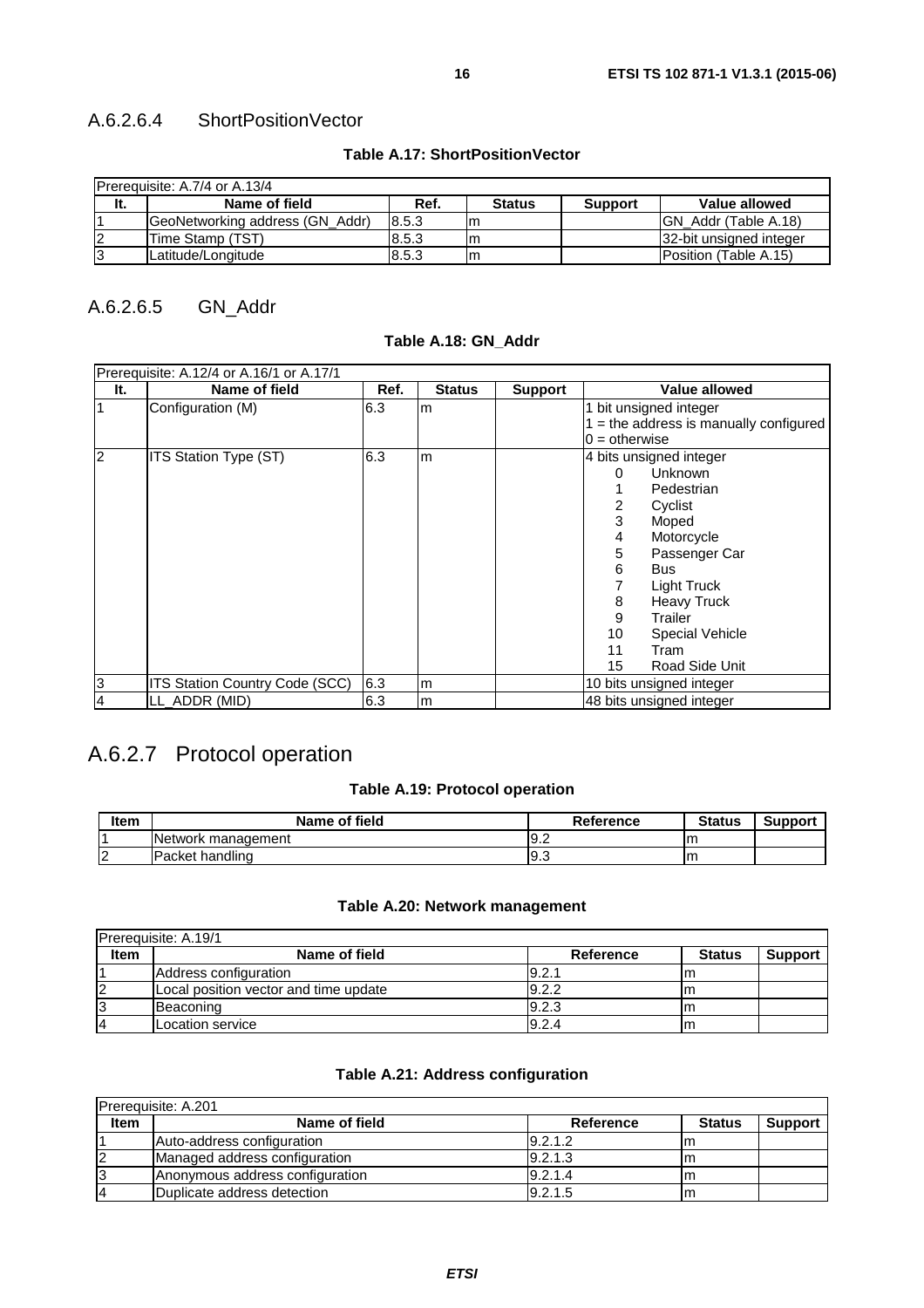<span id="page-16-0"></span>

| <b>Prerequisite: A.21/2</b> |                               |            |               |         |
|-----------------------------|-------------------------------|------------|---------------|---------|
| Item                        | Name of field                 | Reference  | <b>Status</b> | Support |
|                             | Initial address configuration | 19.2.1.3.1 | Im            |         |
| 12                          | Address update                | 9.2.1.3.2  | Im            |         |

### **Table A.22: Managed address configuration**

### **Table A.23: Local position and time update**

| Prerequisite: A.202 |                              |           |               |                |
|---------------------|------------------------------|-----------|---------------|----------------|
| Item                | Name of field                | Reference | <b>Status</b> | <b>Support</b> |
|                     | Local position vector update | 9.2.2.2   |               |                |
| $\overline{2}$      | Time update                  | 9.2.2.3   | m             |                |

### **Table A.24: Packet handling**

|                | Prerequisite: A.19/2             |                  |               |                |  |  |
|----------------|----------------------------------|------------------|---------------|----------------|--|--|
| <b>Item</b>    | Name of field                    | <b>Reference</b> | <b>Status</b> | <b>Support</b> |  |  |
|                | Basic Header field settings      | 9.3.2            | Im            |                |  |  |
| $\overline{2}$ | Basic Header processing          | 9.3.3            | Im            |                |  |  |
| 3              | Common Header field settings     | 9.3.4            | Im            |                |  |  |
| 4              | Common Header processing         | 9.3.5            | Im            |                |  |  |
| $\overline{5}$ | Beacon packet handling           | 9.3.6            | Im            |                |  |  |
| 6              | Location service packet handling | 9.3.7            | Im            |                |  |  |
| 7              | <b>GUC packet handling</b>       | 9.3.8            | Im            |                |  |  |
| 8              | TSB packet handling              | 9.3.9            | Im            |                |  |  |
| 9              | SHB packet handling              | 9.3.10           | Im            |                |  |  |
| 10             | GBC packet handling              | 9.3.11           | Im            |                |  |  |
| 11             | GAC packet handling              | 9.3.12           | Im            |                |  |  |

### **Table A.25: Beacon packet handling**

|             | Prerequisite: A.24/5 |           |               |                |
|-------------|----------------------|-----------|---------------|----------------|
| <b>Item</b> | Name of field        | Reference | <b>Status</b> | <b>Support</b> |
|             | Source operations    | 9.3.6.2   | ıη            |                |
| $\sqrt{2}$  | Receiver operations  | 19.3.6.3  | ım            |                |

### **Table A.26: Location service packet handling**

|             | Prerequisite: A.24/6                            |           |               |                |  |
|-------------|-------------------------------------------------|-----------|---------------|----------------|--|
| <b>Item</b> | Name of field                                   | Reference | <b>Status</b> | <b>Support</b> |  |
|             | <b>ISource operation for initial LS Request</b> | 9.3.7.1.2 | ım            |                |  |
|             | Source operation for LS Request re-transmission | 9.3.7.1.3 | Im            |                |  |
|             | Source operation for LS Reply                   | 9.3.7.1.4 | ım            |                |  |
|             | Forwarder operations                            | 9.3.7.2   | Im            |                |  |
| 15          | Destination operations                          | 9.3.7.3   | Im            |                |  |

### **Table A.27: GUC Packet handling**

|             | <b>IPrerequisite: A.24/7</b> |           |               |                |  |  |
|-------------|------------------------------|-----------|---------------|----------------|--|--|
| <b>Item</b> | Name of field                | Reference | <b>Status</b> | <b>Support</b> |  |  |
|             | Source operations            | 19.3.8.2  | Ιm            |                |  |  |
|             | lForwarder operations        | 19.3.8.3  | ım            |                |  |  |
|             | Destination operations       | 9.3.8.4   | Im            |                |  |  |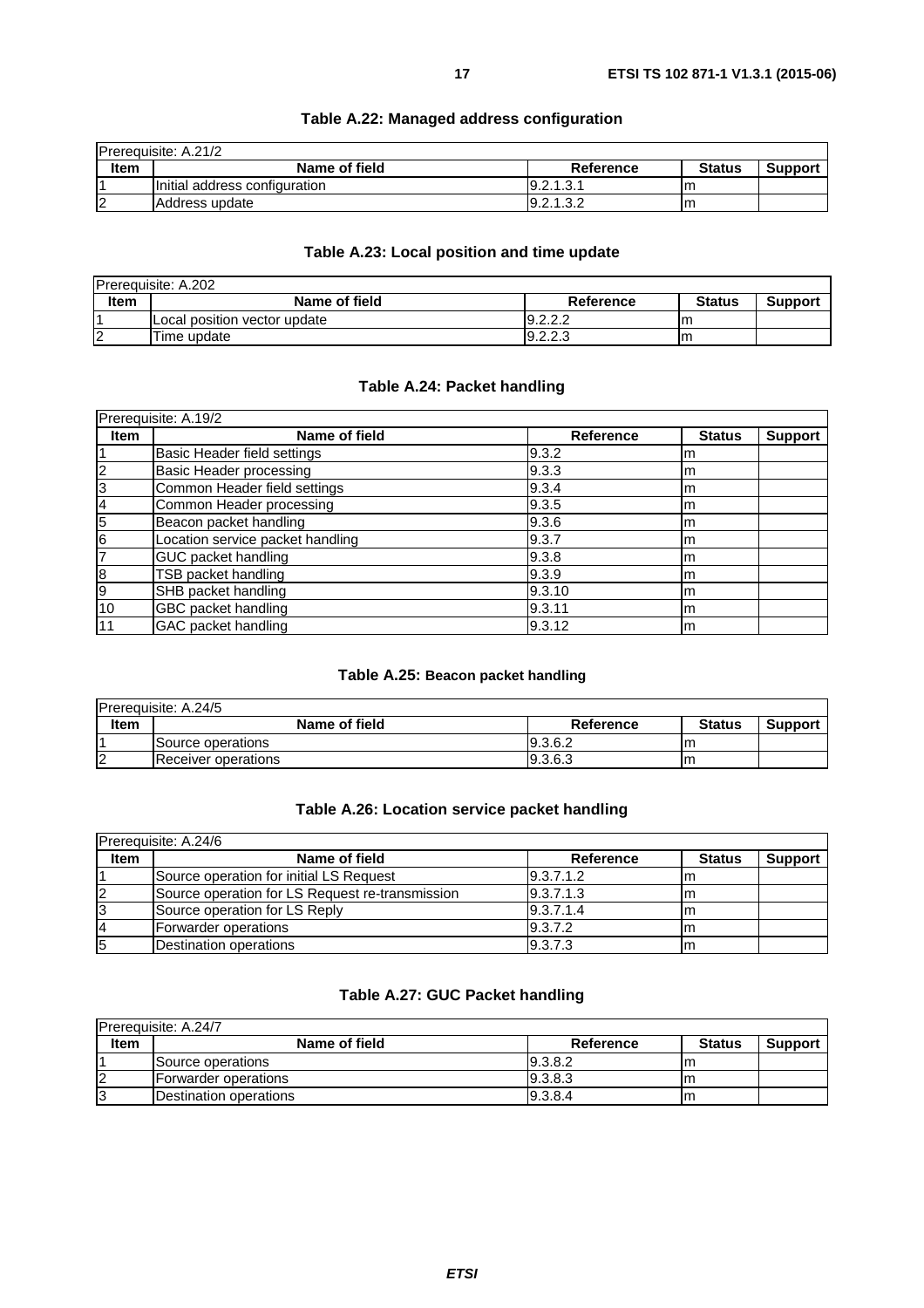### **Table A.28: TSB Packet handling**

### **Table A.29: SHB Packet handling**

<span id="page-17-0"></span>

|            | <b>Prerequisite: A.24/9</b> |           |               |                |
|------------|-----------------------------|-----------|---------------|----------------|
| Item       | Name of field               | Reference | <b>Status</b> | <b>Support</b> |
|            | Source operations           | 19.3.10.2 | m             |                |
| $\sqrt{2}$ | Receiver operations         | 19.3.10.3 | ım            |                |

### **Table A.30: GBC Packet handling**

| Prerequisite: A.24/10 |                                   |           |               |                |  |
|-----------------------|-----------------------------------|-----------|---------------|----------------|--|
| <b>Item</b>           | Name of field                     | Reference | <b>Status</b> | <b>Support</b> |  |
|                       | <b>Source operations</b>          | 19.3.11.2 | ıη            |                |  |
| 12                    | Forwarder and receiver operations | 19.3.11.3 | m             |                |  |

### **Table A.31: GAC Packet handling**

| IPrerequisite: A.24/11 |                                   |           |               |                |
|------------------------|-----------------------------------|-----------|---------------|----------------|
| Item                   | Name of field                     | Reference | <b>Status</b> | <b>Support</b> |
|                        | Source operations                 | 19.3.12.2 | ım            |                |
|                        | Forwarder and receiver operations | 9.3.12.3  | ım            |                |

### A.6.2.8 Protocol constants

### **Table A.32: Protocol constants**

| <b>Item</b>             | <b>Constant</b>                 | Ref.    | <b>Status</b> | Value allowed                                                                                                                                                                                                                  | Value |
|-------------------------|---------------------------------|---------|---------------|--------------------------------------------------------------------------------------------------------------------------------------------------------------------------------------------------------------------------------|-------|
| $\mathbf{1}$            | <b>itsGnLocalGnAddr</b>         | Annex G | m             | $0.2^{48} - 1$                                                                                                                                                                                                                 |       |
| $\overline{2}$          | itsGnLocalAddrConfMethod        | Annex G | lm            | Auto (0)<br>Managed (1)<br>Anonymous (2)                                                                                                                                                                                       |       |
| 3                       | itsGnProtocolVersion            | Annex G | lm.           | V1.2.1(0)                                                                                                                                                                                                                      |       |
| $\overline{4}$          | itsGnStationType                | Annex G | lm            | Unknown (0)<br>Pedestrian (1)<br>Cyclist (2)<br>Moped (3)<br>Motorcycle (4)<br>PassengerCar (5)<br><b>Bus</b> (6)<br>LightTruck (7)<br>HeavyTruck (8)<br>Trailer (9)<br>SpecialVehicles (10)<br>Tram (11)<br>RoadSideUnit (15) |       |
| $\overline{5}$          | itsGnIsMobile                   | Annex G | lm.           | Stationary (0)<br>Mobile (1)                                                                                                                                                                                                   |       |
| $6\phantom{.}6$         | itsGnIfType                     | Annex G | lm            | Unspecified (0)<br>ITS-G5 (1)                                                                                                                                                                                                  |       |
| $\overline{7}$          | itsGnMinimumUpdateFrequencyLPV  | Annex G | m             | 0.65635                                                                                                                                                                                                                        |       |
| $\overline{\mathbf{8}}$ | itsGnPaiInterval                | Annex G | lm            | 0.100                                                                                                                                                                                                                          |       |
| $\overline{9}$          | itsGnMaxSduSize                 | Annex G | lm            | 0.65635                                                                                                                                                                                                                        |       |
| 10                      | itsGnMaxGeoNetworkingHeaderSize | Annex G | m             | 0.65635                                                                                                                                                                                                                        |       |
| 11                      | itsGnLifetimeLocTE              | Annex G | lm.           | 0.65635                                                                                                                                                                                                                        |       |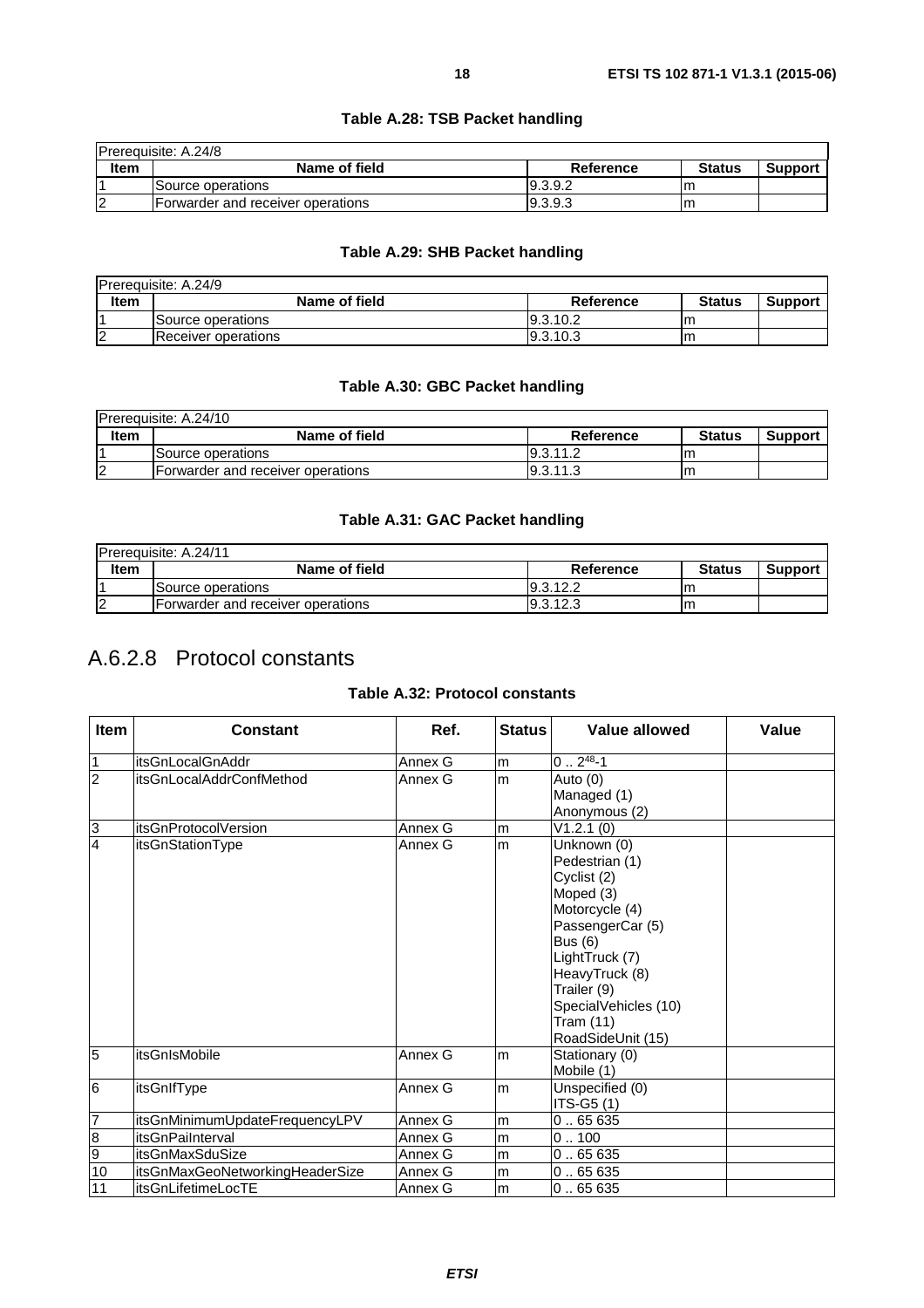| <b>Item</b>     | <b>Constant</b>                              | Ref.    | <b>Status</b> | Value allowed                                           | Value |
|-----------------|----------------------------------------------|---------|---------------|---------------------------------------------------------|-------|
| 12              | <b>itsGnSecurity</b>                         | Annex G | m             | DISABLED (0)<br>ENABLED (1)                             |       |
| 13              | itsGnSnDecapResultHandling                   | Annex G | lm.           | STRICT (0)<br>NON-STRICT (1)                            |       |
| 14              | itsGnLocationServiceMaxRetrans               | Annex G | m             | 0.255                                                   |       |
| 15              | itsGnLocationServiceRetransmitTimer          | Annex G | m             | 0.65635                                                 |       |
| 16              | itsGnLocationServicePacketBufferSize         | Annex G | m             | 0.65635                                                 |       |
| 17              | itsGnBeaconServiceRetransmitTimer            | Annex G | m             | 0.65635                                                 |       |
| 18              | itsGnBeaconServiceMaxJitter                  | Annex G | m             | itsGnMaxPacketLifetime / 4                              |       |
| 19              | itsGnDefaultHopLimit                         | Annex G | m             | 0.255                                                   |       |
| 20              | itsGnMaxPacketLifetime                       | Annex G | m             | 0.6300                                                  |       |
| $\overline{21}$ | itsGnDefaultPacketLifetime                   | Annex G | m             | 0.6300                                                  |       |
| $\overline{22}$ | <b>itsGnMaxPacketDataRate</b>                | Annex G | m             | 0.65635                                                 |       |
| 23              | itsGnMaxPacketDataRateEmaBeta                | Annex G | m             | 0.65635                                                 |       |
| $\overline{24}$ | itsGnMaxGeoAreaSize                          | Annex G | m             | 0.65635                                                 |       |
| 25              | itsGnMinPacketRepetitionInterval             | Annex G | m             | 0.1000                                                  |       |
| 26              | itsGnGeoUnicastForwardingAlgorithm           | Annex G | m             | <b>UNSPECIFIED (0)</b><br>GREEDY (1)<br>CBF(2)          |       |
| $\overline{27}$ | itsGnGeoBroadcastForwardingAlgorithm         | Annex G | m             | UNSPECIFIED (0)<br>SIMPLE (1)<br>CBF(2)<br>ADVANCED (3) |       |
| $\overline{28}$ | itsGnGeoUnicastCbfMinTime                    | Annex G | m             | 0.65635                                                 |       |
| 29              | itsGnGeoUnicastCbfMaxTime                    | Annex G | m             | 0.65635                                                 |       |
| 30              | itsGnGeoBroadcastCbfMinTime                  | Annex G | m             | 0.65635                                                 |       |
| 31              | itsGnGeoBroadcastCbfMaxTime                  | Annex G | m             | 0.65635                                                 |       |
| 32              | itsGnDefaultMaxCommunicationRange            | Annex G | m             | 0.65635                                                 |       |
| 33              | itsGnBroadcastCBFDefSectorAngle              | Annex G | m             | $\overline{0}$ 360                                      |       |
| $\overline{34}$ | itsGnUnicastCBFDefSectorAngle                | Annex G | m             | 0.360                                                   |       |
| 35              | itsGnGeoAreaLineForwarding                   | Annex G | m             | DISABLED (0)<br>ENABLED (1)                             |       |
| 36              | itsGnUcForwardingPacketBufferSize            | Annex G | m             | 0.255                                                   |       |
| $\overline{37}$ | itsGnBcForwardingPacketBufferSize<br>Annex G |         | m             | 0.65635                                                 |       |
| 38              | itsGnCbfPacketBufferSize                     | Annex G | m             | 0.65635                                                 |       |
| 39              | itsGnDefaultTrafficClass                     | Annex G | m             | 0.255                                                   |       |